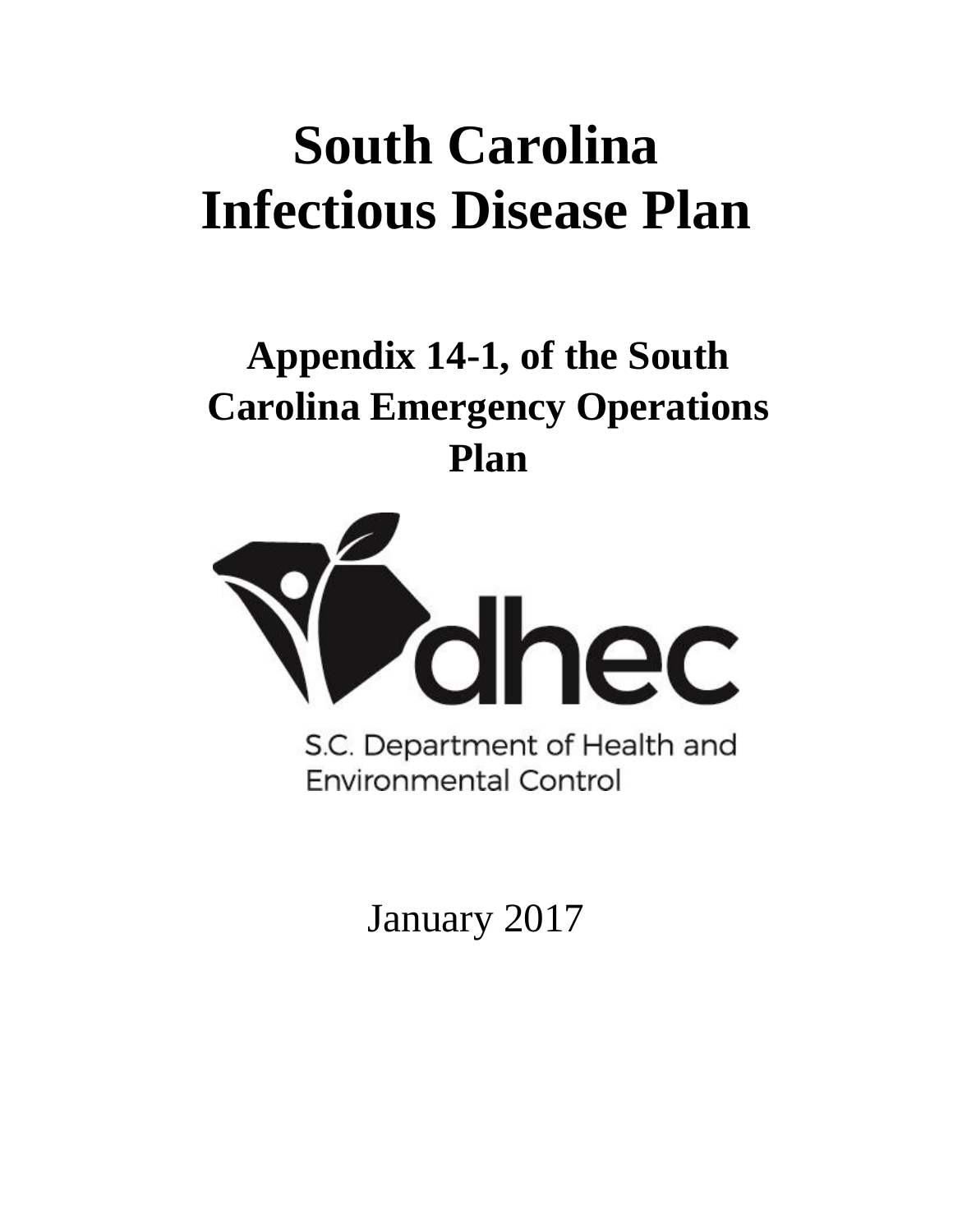#### **SOUTH CAROLINA INFECTIOUS DISEASE PLAN**

The 2016 South Carolina Infectious Disease Plan was developed for use by South Carolina Department of Health and Environmental Control, and ESF-8 Supporting Agencies. It is intended to provide a framework for the processes that are needed to coordinate pre-and postinfectious disease events that require health and medical support for the citizens and visitors of South Carolina.

I hereby authorize the publication of this plan.

Michael A. Elieff, Director SC Department of Health and Environmental Control Office of Public Health Preparedness

#### **DISTRIBUTION LIST**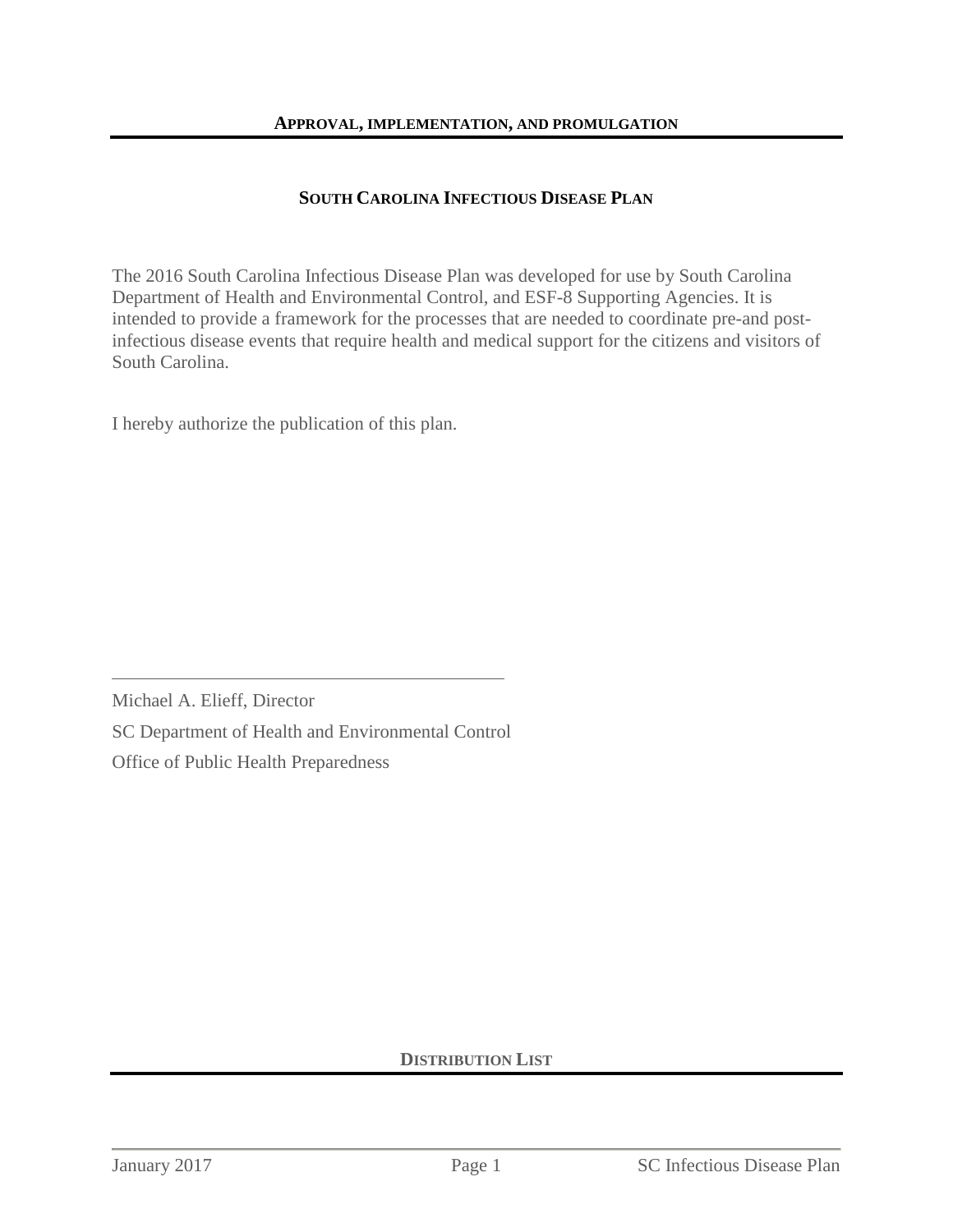The South Carolina Infectious Disease Plan is digitally published at the following website:

**<http://www.scemd.org/planandprepare/plans/mass-casualty-plan>**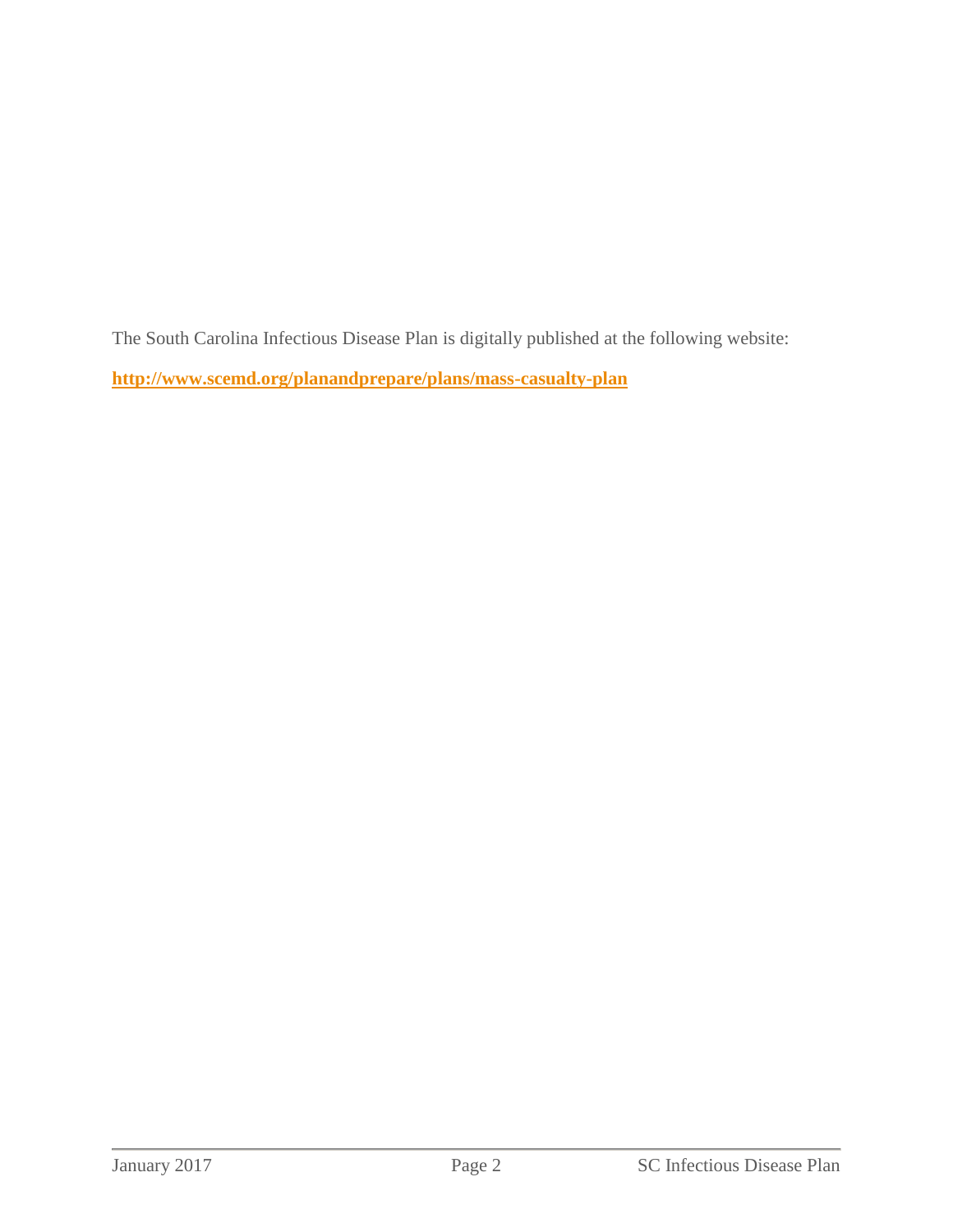| <b>Infectious Disease Plan</b> |        |                   |                 |                          |  |
|--------------------------------|--------|-------------------|-----------------|--------------------------|--|
| Change<br>Number               | Change | Date of<br>Change | Date<br>Entered | Change Made<br><b>By</b> |  |
|                                |        |                   |                 |                          |  |
|                                |        |                   |                 |                          |  |
|                                |        |                   |                 |                          |  |
|                                |        |                   |                 |                          |  |
|                                |        |                   |                 |                          |  |
|                                |        |                   |                 |                          |  |
|                                |        |                   |                 |                          |  |
|                                |        |                   |                 |                          |  |
|                                |        |                   |                 |                          |  |
|                                |        |                   |                 |                          |  |
|                                |        |                   |                 |                          |  |
|                                |        |                   |                 |                          |  |
|                                |        |                   |                 |                          |  |
|                                |        |                   |                 |                          |  |
|                                |        |                   |                 |                          |  |
|                                |        |                   |                 |                          |  |
|                                |        |                   |                 |                          |  |
|                                |        |                   |                 |                          |  |
|                                |        |                   |                 |                          |  |
|                                |        |                   |                 |                          |  |
|                                |        |                   |                 |                          |  |
|                                |        |                   |                 |                          |  |
|                                |        |                   |                 |                          |  |
|                                |        |                   |                 |                          |  |
|                                |        |                   |                 |                          |  |
|                                |        |                   |                 |                          |  |
|                                |        |                   |                 |                          |  |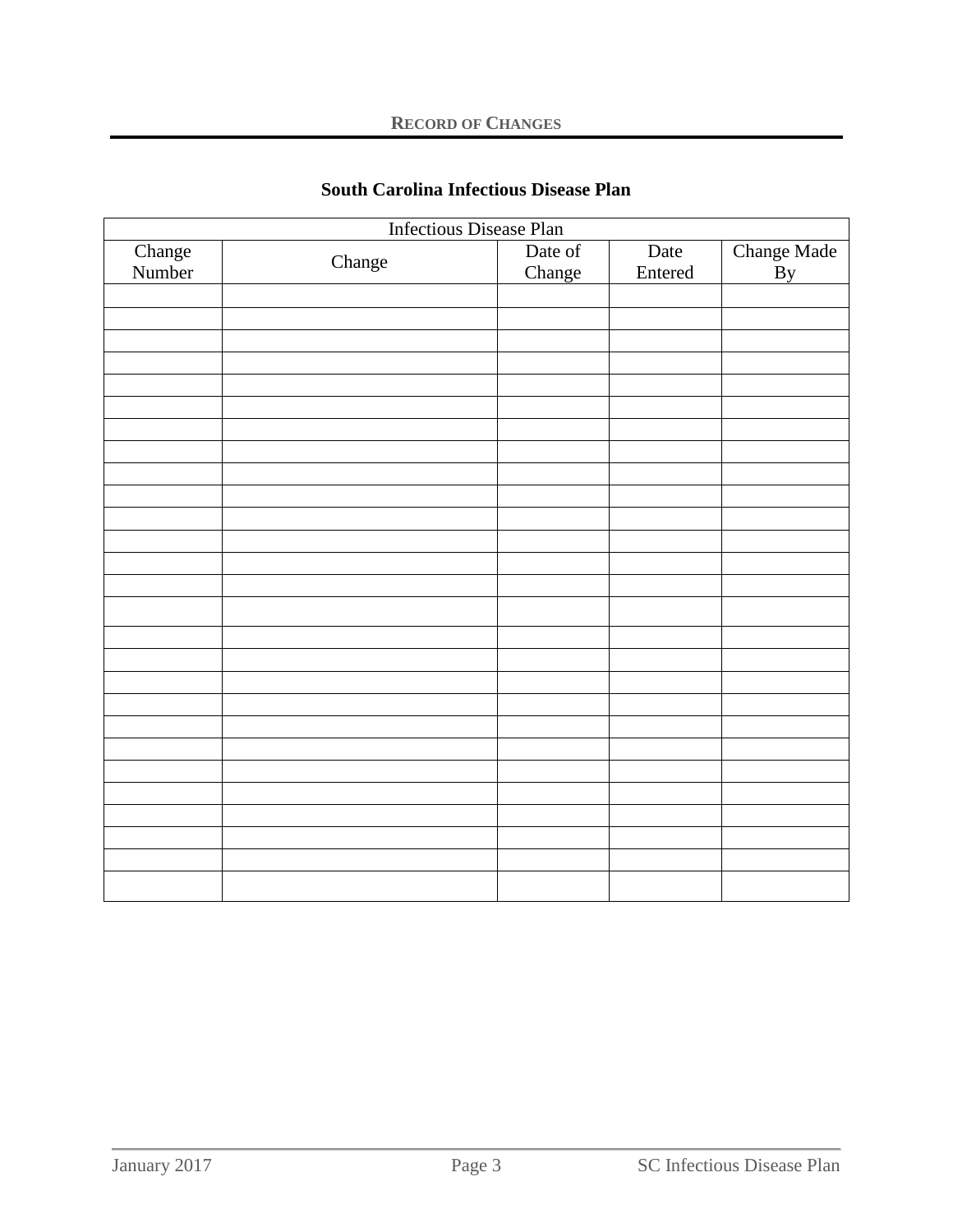|     | Approval, Implementation and Promulgation                |  |  |  |
|-----|----------------------------------------------------------|--|--|--|
|     | <b>Distribution List</b>                                 |  |  |  |
|     | Record of Changes                                        |  |  |  |
|     | <b>Table of Contents</b>                                 |  |  |  |
| I.  | Introduction                                             |  |  |  |
|     | A.<br>Purpose                                            |  |  |  |
|     | <b>B</b> .<br>Scope                                      |  |  |  |
|     | C.<br>Situation                                          |  |  |  |
|     | 1.<br>Hazard Analysis Summary                            |  |  |  |
|     | 2.<br>Capability Assessment                              |  |  |  |
|     | <b>Planning Assumptions</b><br>D.                        |  |  |  |
| Π.  | Authorities and Responsibilities                         |  |  |  |
|     | <b>State Level Authorities</b><br>A.                     |  |  |  |
|     | <b>B.</b><br><b>State Level Responsibilities</b>         |  |  |  |
|     | C.<br>DHEC/Organizational Authorities                    |  |  |  |
|     | DHEC/Organizational Responsibilities<br>D.               |  |  |  |
|     | Partner Organizational Responsibilities<br>Ε.            |  |  |  |
| Ш.  | Direction, Control and Coordination                      |  |  |  |
|     | Direction and Control<br>A.                              |  |  |  |
|     | <b>B</b> .<br>Vaccine Procurement, Distribution and Use  |  |  |  |
| IV. | <b>Concept of Operations</b>                             |  |  |  |
|     | A.<br>Disease Surveillance and Outbreak Response         |  |  |  |
|     | Notification and Relay of Information<br><b>B.</b>       |  |  |  |
|     | <b>Notification Process</b><br>1.                        |  |  |  |
|     | Communications to ESF-8<br>2.                            |  |  |  |
|     | 3.<br><b>Communications to Health Care Professionals</b> |  |  |  |
|     | 4.<br>Communications to the Public                       |  |  |  |
|     | 5.<br>Communications with FEMA Region IV Authorities     |  |  |  |
|     | Plan Activation<br>C.                                    |  |  |  |
|     | D.<br>Mobilization of Resources and Response             |  |  |  |
|     | Е.<br><b>Management of Medical Surge</b>                 |  |  |  |
|     | $F_{\cdot}$<br><b>Coordination of Federal Response</b>   |  |  |  |
|     | G.<br>Animal/Agricultural Response                       |  |  |  |
|     | H.<br><b>Community Mitigation</b>                        |  |  |  |
|     | <b>Behavioral Health</b><br>L.                           |  |  |  |
|     | J.<br><b>Mass Fatality Management</b>                    |  |  |  |
|     | <b>Strategic National Stockpile</b><br>Κ.                |  |  |  |
| V.  | <b>Information Collection</b>                            |  |  |  |
|     | <b>Supporting Entities</b><br>А.                         |  |  |  |
| VI. | Logistics and Finance                                    |  |  |  |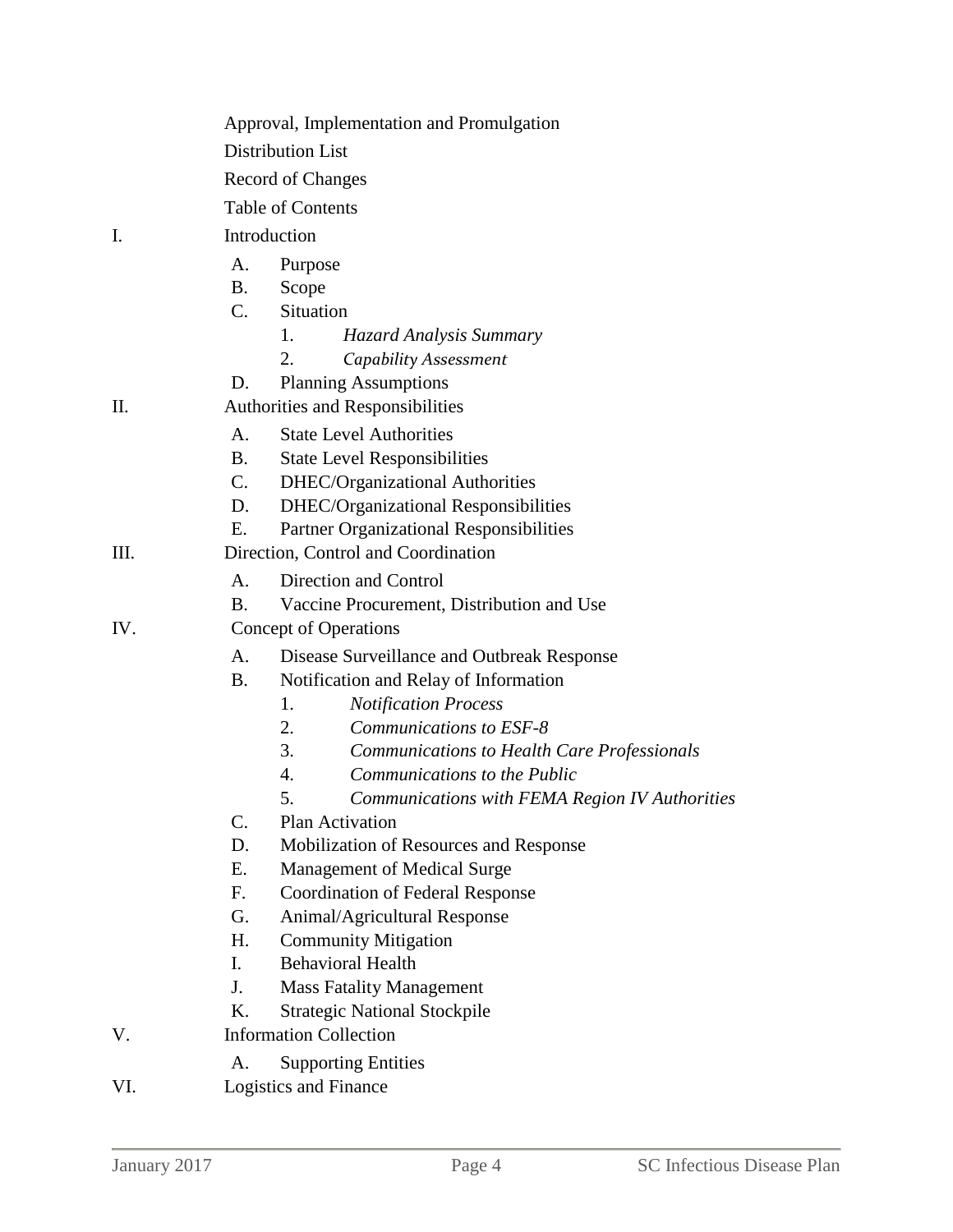| VII.  |           | <b>Plan Maintenance</b>                                               |  |  |  |  |
|-------|-----------|-----------------------------------------------------------------------|--|--|--|--|
|       | A.        | <b>Update and Review</b>                                              |  |  |  |  |
|       | <b>B.</b> | <b>Supporting Activities and Training</b>                             |  |  |  |  |
| VIII. |           | Attachments                                                           |  |  |  |  |
|       | A.        | <b>Key Definitions</b>                                                |  |  |  |  |
|       | <b>B.</b> | Acronyms                                                              |  |  |  |  |
|       | C.        | <b>Trigger Points</b>                                                 |  |  |  |  |
|       | D.        | <b>Health Protection Agency Guidelines</b>                            |  |  |  |  |
|       | E.        | <b>Infection Control Plan</b>                                         |  |  |  |  |
| IX.   |           | Annexes                                                               |  |  |  |  |
|       | A.        | Airborne Pathogen Annex                                               |  |  |  |  |
|       |           | Pandemic Influenza Attachment<br>1.                                   |  |  |  |  |
|       |           | <b>Small Pox Attachment</b><br>2.                                     |  |  |  |  |
|       | B.        | <b>Bloodborne Pathogen Annex</b>                                      |  |  |  |  |
|       |           | Ebola Virus Disease Attachment<br>$\mathbf{1}$ .                      |  |  |  |  |
|       | C.        | Vectorborne Pathogen Annex                                            |  |  |  |  |
|       |           | Zika Attachment<br>$\mathbf{1}$                                       |  |  |  |  |
|       | D.        | <b>Bio-Terrorism Annex</b>                                            |  |  |  |  |
|       |           | <b>Anthrax Attachment</b><br>$\mathbf{1}$ .                           |  |  |  |  |
|       | E.        | Animal/Agriculture Emergency Response Plan, Annex 17 to the SC EOP    |  |  |  |  |
|       | F.        | Strategic National Stockpile Plan, Annex 1, Appendix 5 to the SC Mass |  |  |  |  |
|       |           | <b>Casualty Plan</b>                                                  |  |  |  |  |
|       |           |                                                                       |  |  |  |  |

G. Mass Fatality Management Plan, Annex 4 to the SC Mass Casualty Plan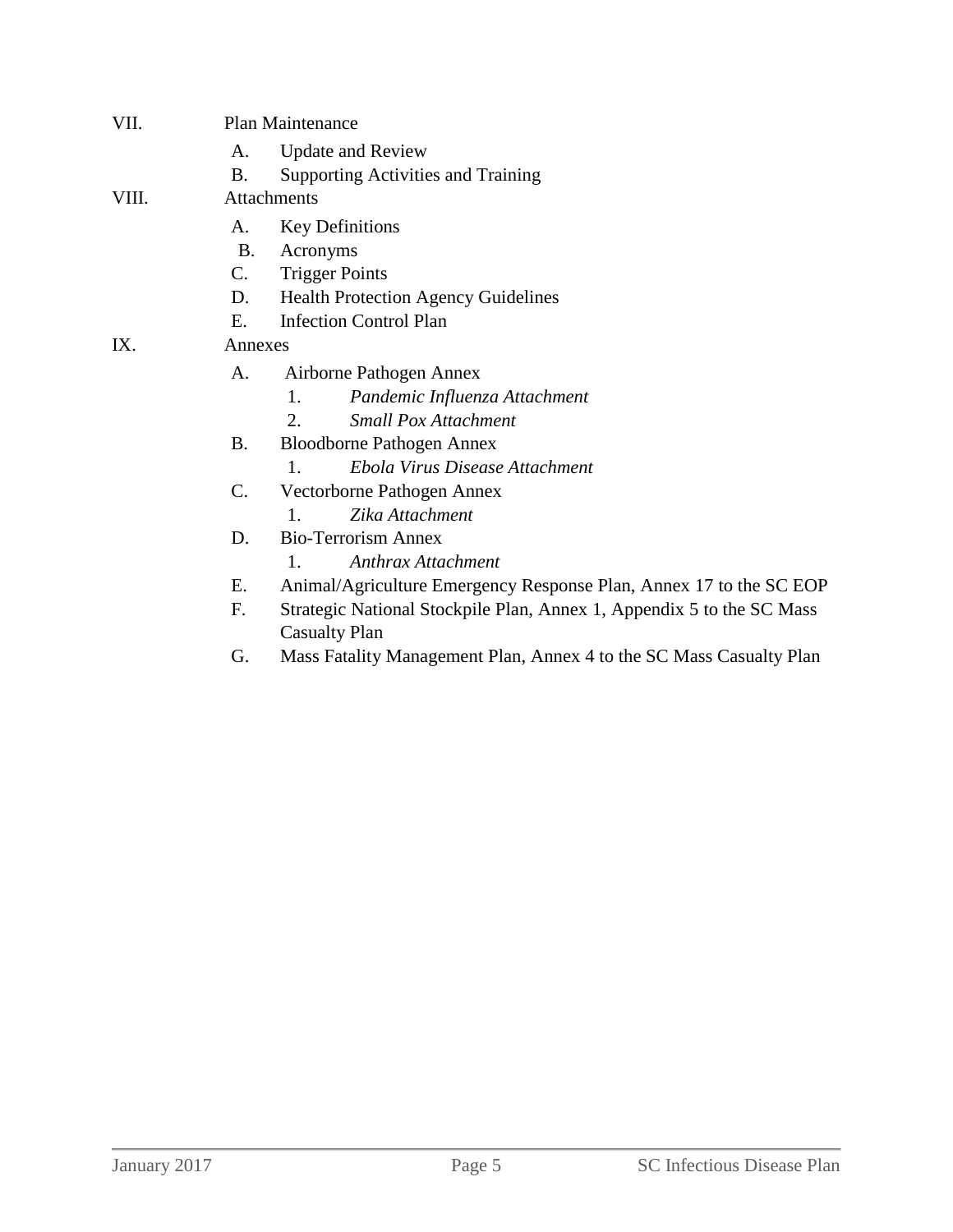#### **I. Introduction**

Effective response to an infectious disease outbreak depends on rapid identification of the causative agent and a specific diagnosis. A larger problem arises when the identity of an agent is uncertain or an intentional release may be suspected but its type is unknown. In the globalized world, infectious diseases can spread rapidly through the processes of international air travel, tourism and humanitarian efforts in remote locations. This can cause humans to be exposed to deadly or infectious agents that are uncommon in their native countries. Infectious disease emergencies such as epidemics and pandemics can result in an ongoing threat to all humans, regardless of gender, ethnic background, lifestyle, age and socioeconomic status.

 These types of emergent situations can be caused by the rapid spread of biological agents such as bacteria, virus, fungus, parasite, toxin or prion that can largely impact the health and welfare of humans. These agents have the potential to cause significant illness or death in the human population that they inhabit. Infectious disease emergencies may include (but are not limited to) naturally occurring outbreaks (e.g., measles, mumps, meningococcal disease), emerging infectious diseases (e.g., SARS, Avian Influenza, Ebola, Zika), food-borne outbreaks and types of terrorism. The circumstances surrounding infectious disease emergencies include many variables such as (but not limited to), types of agents, scale of exposure, mode of transmission or intentionality (bioterrorism or agro terrorism). While environmental, technologic and societal factors can have an impact on the outbreak of emerging diseases worldwide, drug-resistant forms with no susceptibilities can often emerge due to climate changes, terrorism, and increasingly more compacted human populations.

Breaches to societal health norms in our state would directly impact the way South Carolinians conduct their daily lives. The potential for infrastructure, businesses and industries to be adversely impacted because of the high rate of absenteeism, combined with potential for healthcare resources to be unavailable because of excessive need, could foster a significant economic and humanitarian disaster for our state if initial signs of the impending disease are not quickly recognized and mitigated. The advance preparation of public health measures to contain such outbreaks are especially important for any diseases that are identified to pose a risk for high morbidity or mortality and limited medical prophylaxis and/or treatment.

This plan establishes the basic framework by which the South Carolina Department of Health and Environmental Control (DHEC), that has been established as the lead public health agency for South Carolina during a public health emergency, along with partner agencies and entities, will prepare, train, mobilize, and implement measures for identifying infectious disease outbreaks by coordinating the delivery of prophylaxis, treatment, and health care services to the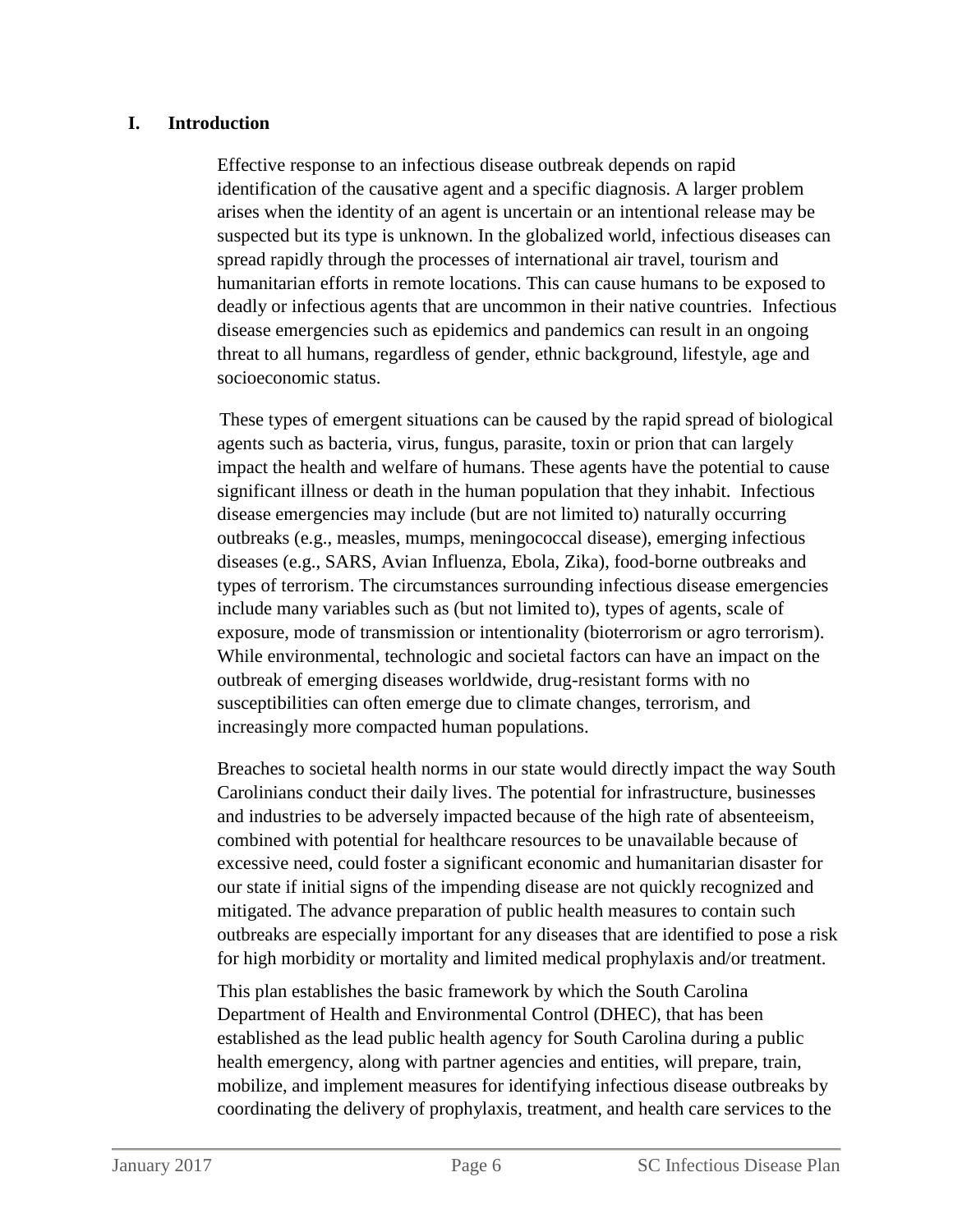citizens and residents of South Carolina. This plan may be supplemented with other plans and annexes that address specific infectious diseases.

# A. **Purpose**

The overarching goal of any infection control plan is to prevent or break the chain of infection. The purpose of this plan is to provide staff assigned to ESF-8 and partners with a clear vision for decision making in the event of any emerging infectious disease and identifies critical response functions and responsibilities for those functions within the state of South Carolina. This plan was written in an effort to reduce the burden of disease through preparation, response and mitigation. This plan is written to be used in the appearance of any human acquired infectious disease, regardless of whether an epidemic or a pandemic has been declared.

# B. **Scope**

This plan contains management directives that convey and implement preparations and commitment to environmental protection, health and safety during an emerging infectious disease event. It shall be consistent with applicable federal, state, and local laws and regulations.

Because a biological contagion must reproduce and multiply within a susceptible host organism, each disease has its own characteristic transmission method and incubation period. This plan will identify hazard issues that have been deemed applicable and shall contain both a description of established processes and the appropriate guidance for procedures needed to implement practices that are sound with respect to mitigation, response and recovery of an emerging infectious disease event.

This plan describes the expected operational intent for responding to any emerging infectious disease situation in the State of South Carolina and details the system that has been developed by relevant stakeholders for actions within the boundaries of the ESF-8 jurisdiction. It specifically outlines the duties that must be performed by ESF-8 during the preparedness, response and recovery phases when planning for, or responding to any disease which has little or no precedence in our state, region or country.

# C. **Situation**

# 1. *Hazard Analysis Summary*

Infectious disease emergencies are generally not initially recognized by traditional first responders, but rather by clinicians such as primary care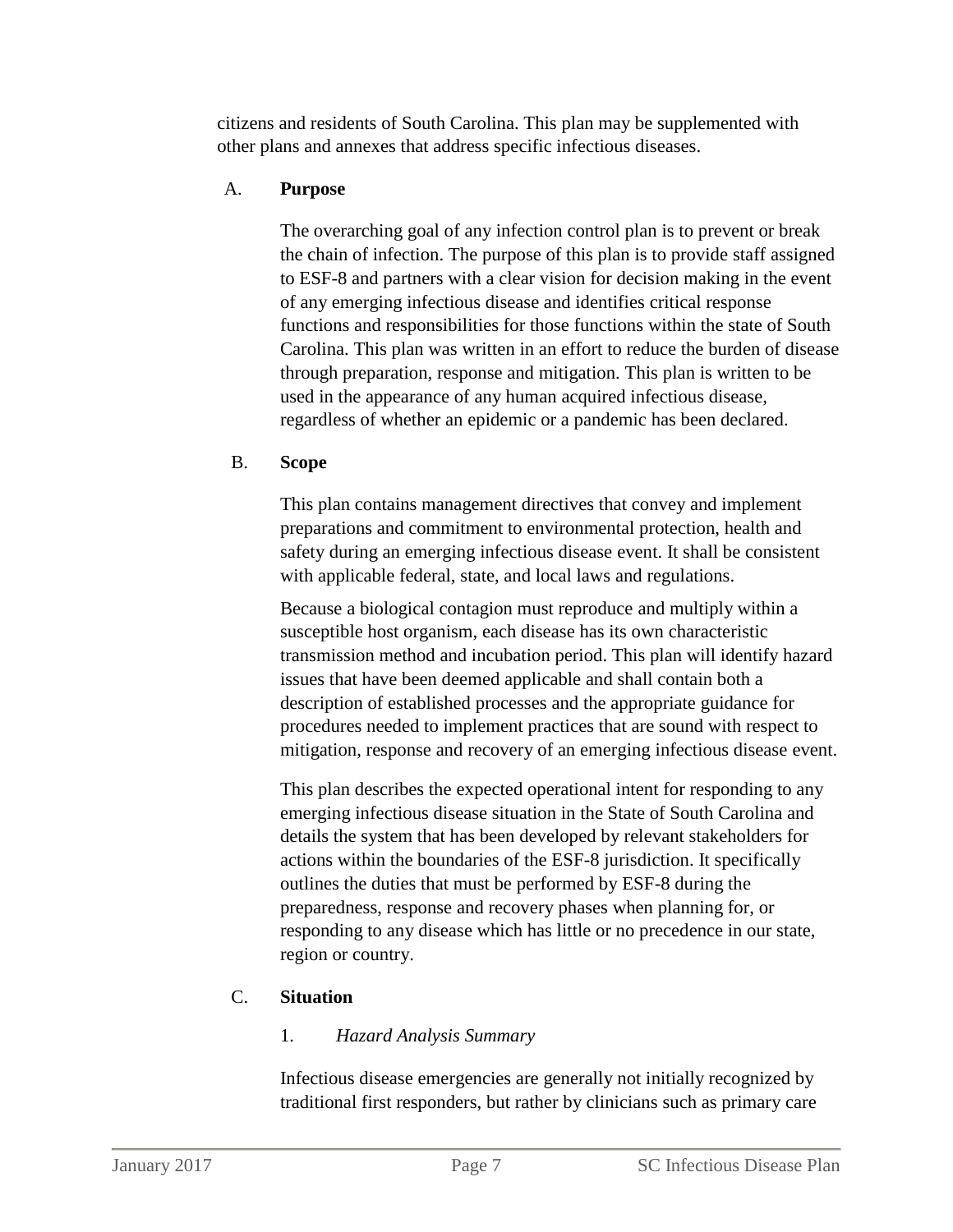providers, hospital emergency department staff and other public health officials. Simultaneous outbreaks of a disease in non-contagious areas should prompt officials to consider the potential for an epidemic or a pandemic to occur.

Microorganisms have the ability to mutate and adapt rapidly which can facilitate the reemergence of various communicable diseases causing the evolution of antimicrobial resistance. Incubation periods may vary but are typically several days in length which allows for the widespread dispersion of exposed cases in time and space. An infectious disease emergency occurs when public health and medical interventions are needed to respond to and/or contain any biological or infectious disease threat that has the potential to result in significant numbers of human morbidity or mortality.

- 2. Capability Assessment
	- a. All hospitals in the state of South Carolina may be required to isolate and care for a patient under investigation (PUI) for an emerging infectious disease (EID) for up to 48 hours.
	- b. The Division of Acute Disease Epidemiology (DADE) and the State Epidemiologist will provide guidance on confirmation process and quarantine recommendations of any suspected EID patient.
	- c. DHEC Bureau of EMS and Trauma will provide guidance on transport decisions and precautions in regards to any suspected EID patient.
	- d. It is recommended that patients with confirmed cases of a potentially lethal infectious disease be transported from the initial receiving hospital to a designated treatment facility within the State of South Carolina unless no designated treatment facility is available. At this time, the only hospital that has been designated as a *treatment facility* to treat Ebola Virus Disease in the State of South Carolina is the Medical University Hospital Authority in Charleston. There are also three DHEC designated *assessment facilities*. They are: Palmetto Richland Hospital in Columbia; Spartanburg Regional Healthcare Center in Spartanburg and Greenville Medical Center in Greenville.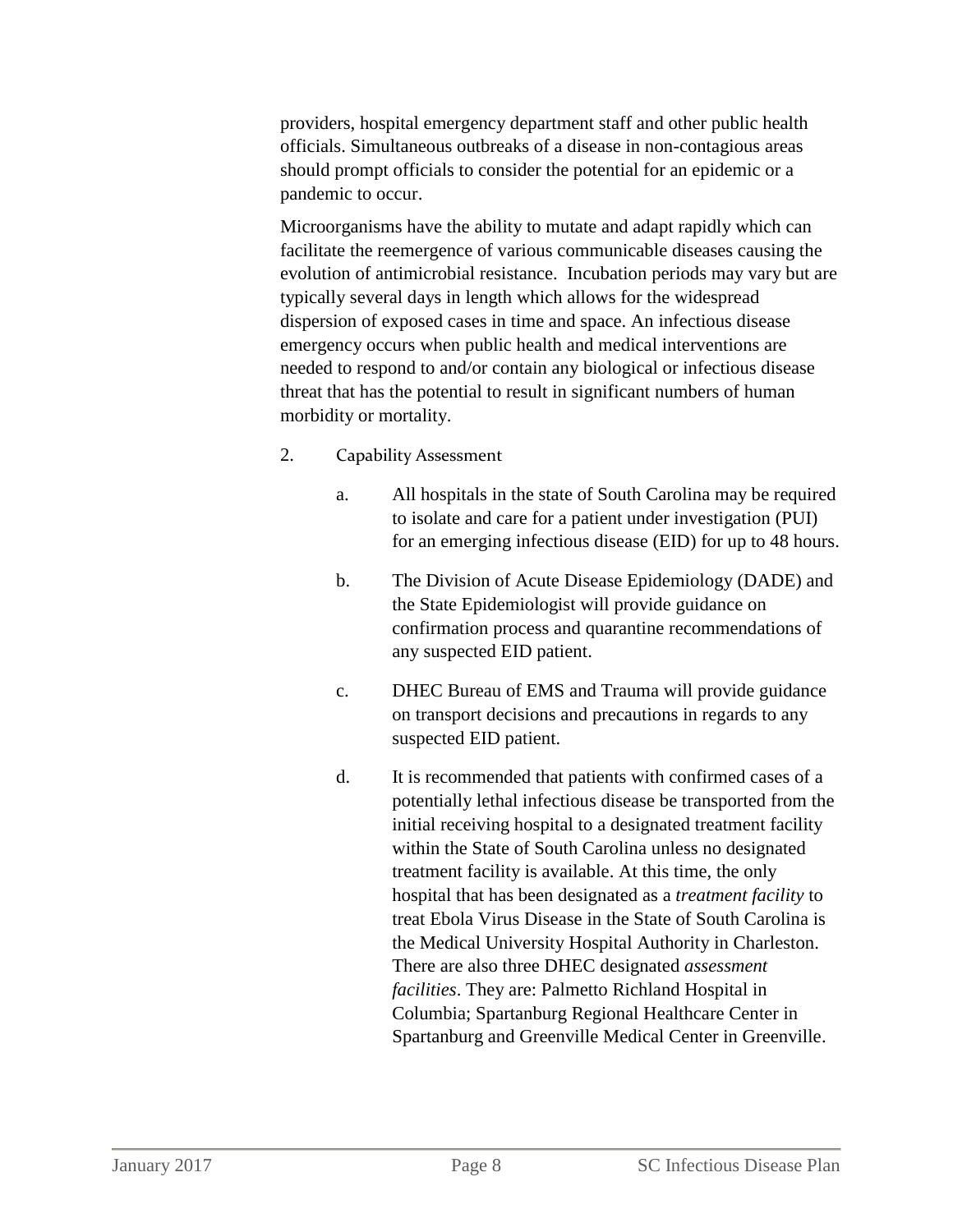# D. **Planning Assumptions**

- 1. *A*t least one case of a potentially fatal and highly infectious disease has been confirmed in the United States. If the confirmed case is not in South Carolina, only portions of this plan will be implemented.
- 2. *Individuals* occupying leadership positions have achieved high level ICS training which can be adapted to direct a public health and medical response.
- 3. *Epidemics and Pandemics can affect 30-40%* of the population and absenteeism can be expected to mirror those percentages.
- 4. *The impact of an infectious disease* can last for several months and some can continue to re-appear in multiple waves of illness. It will affect the operational processes of private agencies, volunteer groups, and government-operated businesses.
- 5. *The long term effects* can be catastrophic to the State of South Carolina and can result in lost revenue, decreased tourism and travel activity and a decrease in logistics and food supplies which can be depleted.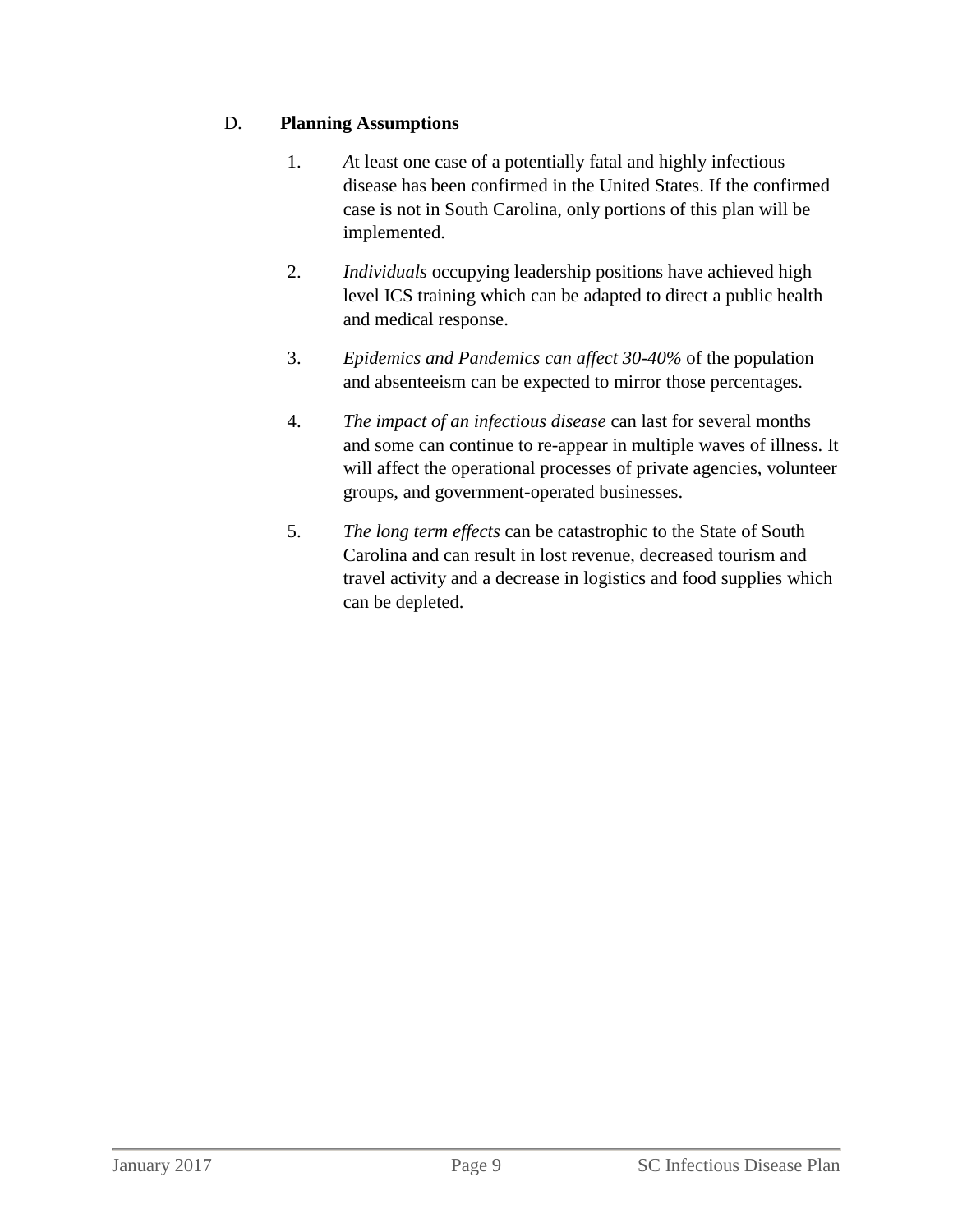#### **II. AUTHORITIES AND RESPONSIBILITIES**

#### A. **State Level Authorities**

- 1. *Public Health Authority-Prior to a Governor's Declaration* of Emergency or Executive Order, SCDHEC serves as the SC Public Health Authority and as the Lead Agency for coordinating State Agency response to an emerging infectious disease in South Carolina.
	- a. SCDHEC's Public Health Authority refers to the legal authorities granted in the SC Code of Laws Emergency Health Powers Act No. 339, also known as the South Carolina Homeland Security Act, and in accordance with all S.C. Code Sections contained therein, granted to SCDHEC that enable the agency to respond effectively to a disease outbreak which may include:
		- 1) Ordering and enforcing Quarantine;
		- 2) Ordering and enforcing Isolation;
		- 3) Requiring the release of medical information for epidemiological investigation;
		- 4) Expanding or lifting regulations and licensure requirements to allow for the expansion of medical services;
		- 5) Ordering expansion of medical services under emergency conditions; or
		- 6) Issuing other lawful directives in support of the emergency response;
	- b. **Executive Orders**. The Governor has broad constitutional and statutory authority to issue Executive Orders including, but not limited to, proclaiming emergencies and issuing orders to prevent danger to people and property.
	- c. **State of Emergency**. The Governor may declare a State of Emergency.
	- d. In the absence of a Public Health Emergency or an Executive Order, SCDHEC has authority to act to protect the public health through its traditional Public Health Authority powers.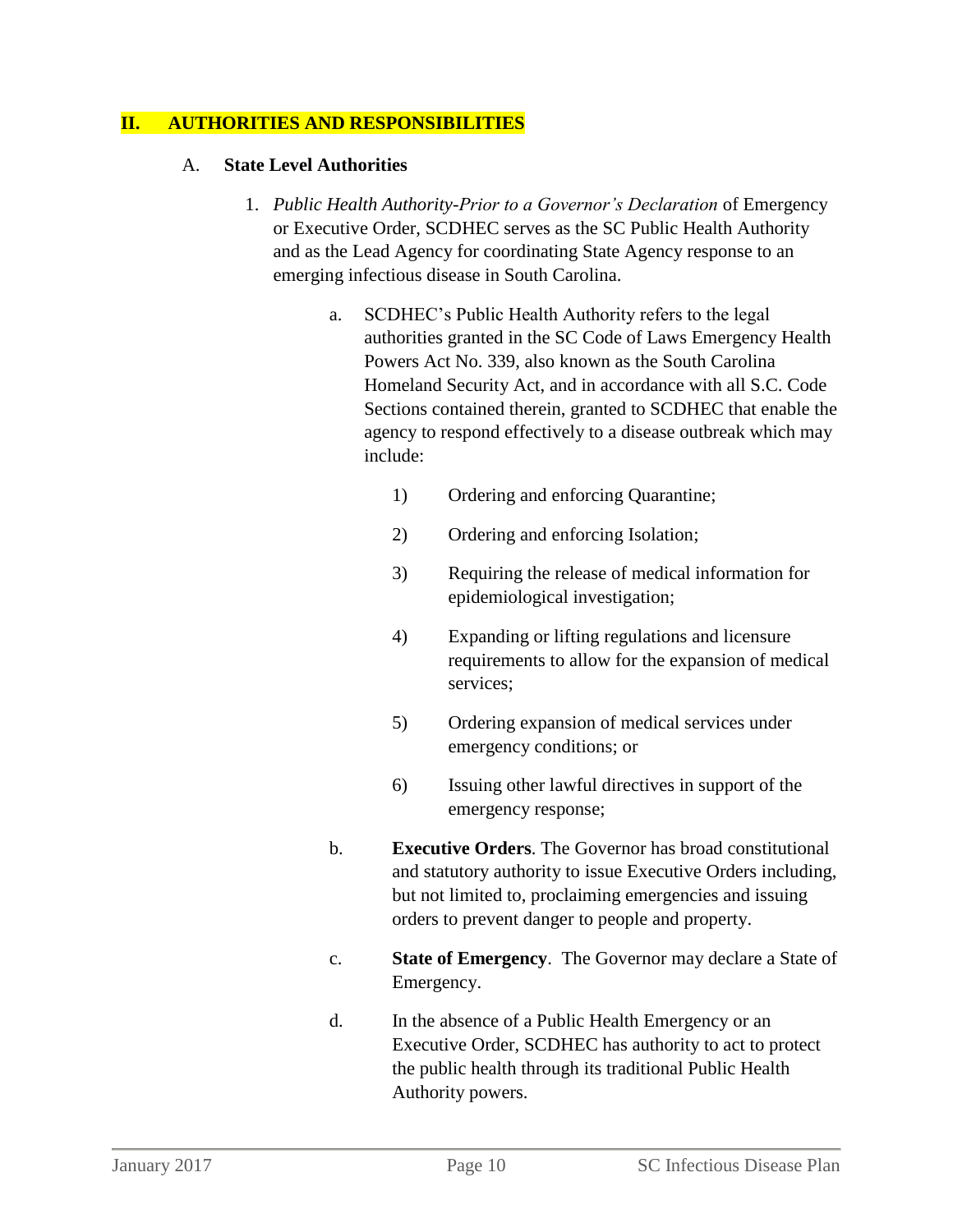- e. Public Health Emergency
	- 1) The Governor may declare a Public Health Emergency, greatly expanding SCDHEC's powers. The trigger for a declaration of a Public Health Emergency is the occurrence or imminent risk of a qualifying health condition as defined in S.C. Code Section 44-4-130 (R).
	- 2) Prior to the declaration of a public health emergency, the Governor must consult with the Public Health Emergency Plan Committee and may consult with any public health agency and other experts as necessary. Nothing herein shall be construed to limit the Governor's authority to act without such consultation when the situation calls for prompt and timely action.
	- 3) The State of Public Health Emergency must be declared by an Executive Order that indicates the nature of the public health emergency, the areas that are or may be threatened, and the conditions that have brought about the public health emergency. In addition to the powers and duties provided in this article and in Article 7, Chapter 3 of Title 1, the declaration of a State of Public Health Emergency authorizes implementation of the provisions of Chapter 4 of Title 44, the Emergency Health Powers Act.
	- 4) The declaration authorizes the deployment and use of any resources and personnel including, but not limited to, local officers and employees qualified as first responders, to which the plans apply and the use or distribution of any supplies, equipment, materials, and facilities assembled, stockpiled, or arranged to be made available pursuant to S.C. Code Section 25-1-440.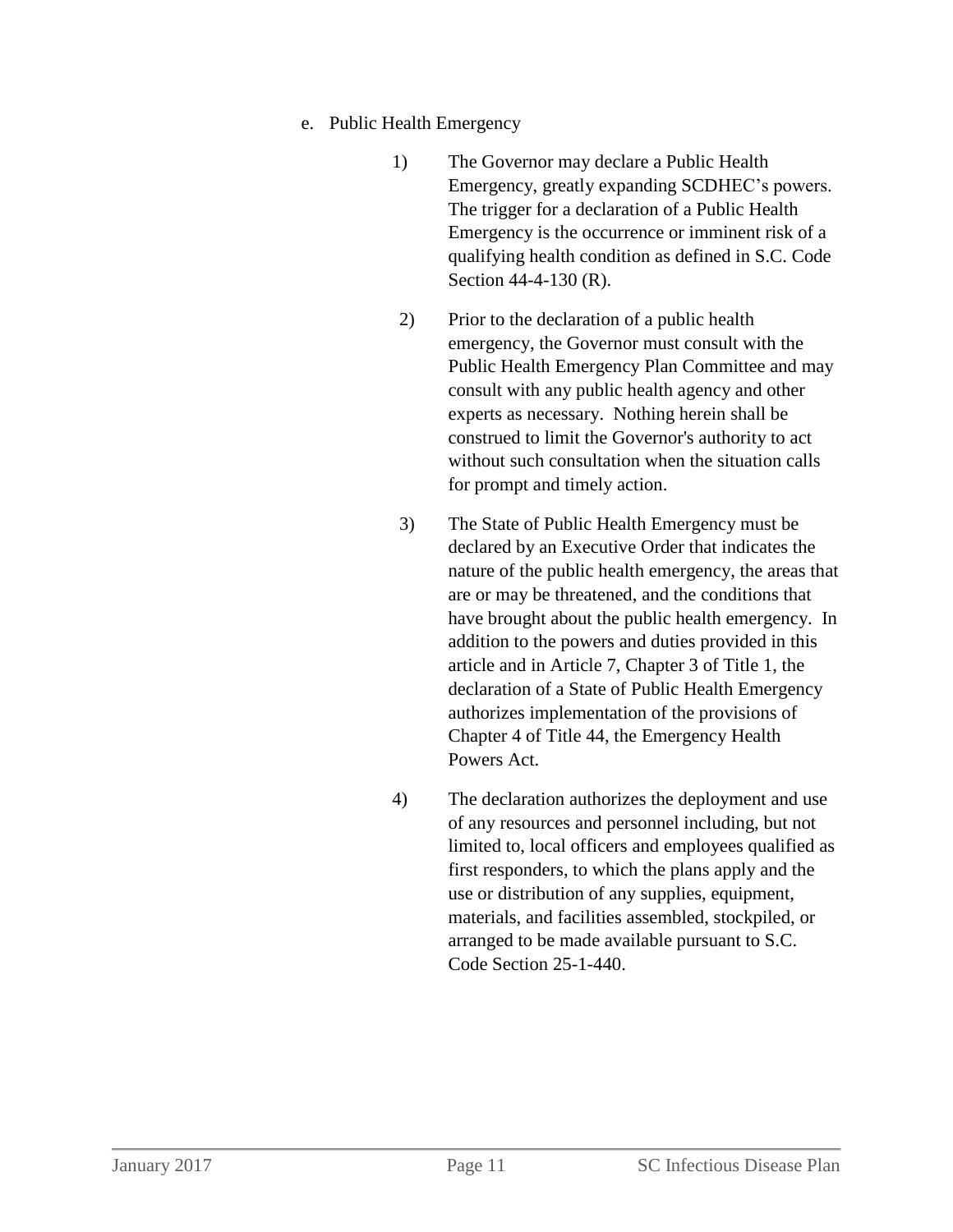#### B. **State Level Responsibilities**

- 1. Departments and agencies within the state government will conduct operations in accordance with direction and guidance published in this document and other plans and SOPs that might be relevant to an infectious disease situation.
- 2. State organization and assignment of responsibilities are discussed throughout this document and also throughout the SCEOP. Specific responsibilities in response to mass casualty situations that result from infectious disease incidents are identified in the Mass Casualty Plan and its supporting documents.

# C. **DHEC/Organizational Authorities**

- 1. SCDHEC may issue Public Health Orders, Health Alerts and Public Notices or may otherwise invoke other necessary communications, actions or directions within their scope of authority.
- 2. SCDHEC may facilitate isolation or quarantine precautions as outlined in S.C. Code Sections 44-1-140, 44-1-80, and 44-1-110, for implementation of mandatory isolation or quarantine in instances in which an individual meets the definition of patient or suspected patient as defined by the disease response, who cannot or will not comply with voluntary isolation or quarantine orders and whose continued circulation among the public presents an unreasonable threat of exposure to others, putting their health at risk.

# D. **DHEC Responsibilities**

- 1. SCDHEC is responsible for monitoring, investigating and addressing issues that impact the health of the public. There are many actions that help DHEC increase situational awareness and allow staff to respond in a timely fashion to events that impact, or have the potential to impact public health. Some of those actions include, but are not limited to:
	- Disease investigation
	- Ongoing surveillance and reporting activities
	- Providing public education materials
	- Ensuring lab capacity/functionality is adequate
	- Providing medication distribution points as needed
	- Providing PPE guidance for responders, clinicians and the public
	- Notifying ESF-8 partners about an emerging infectious disease when current SOPs cite notification of these entities is warranted
	- Coordinating emergency medical transportation and EMS support
	- Coordinating the deployment of portable healthcare facilities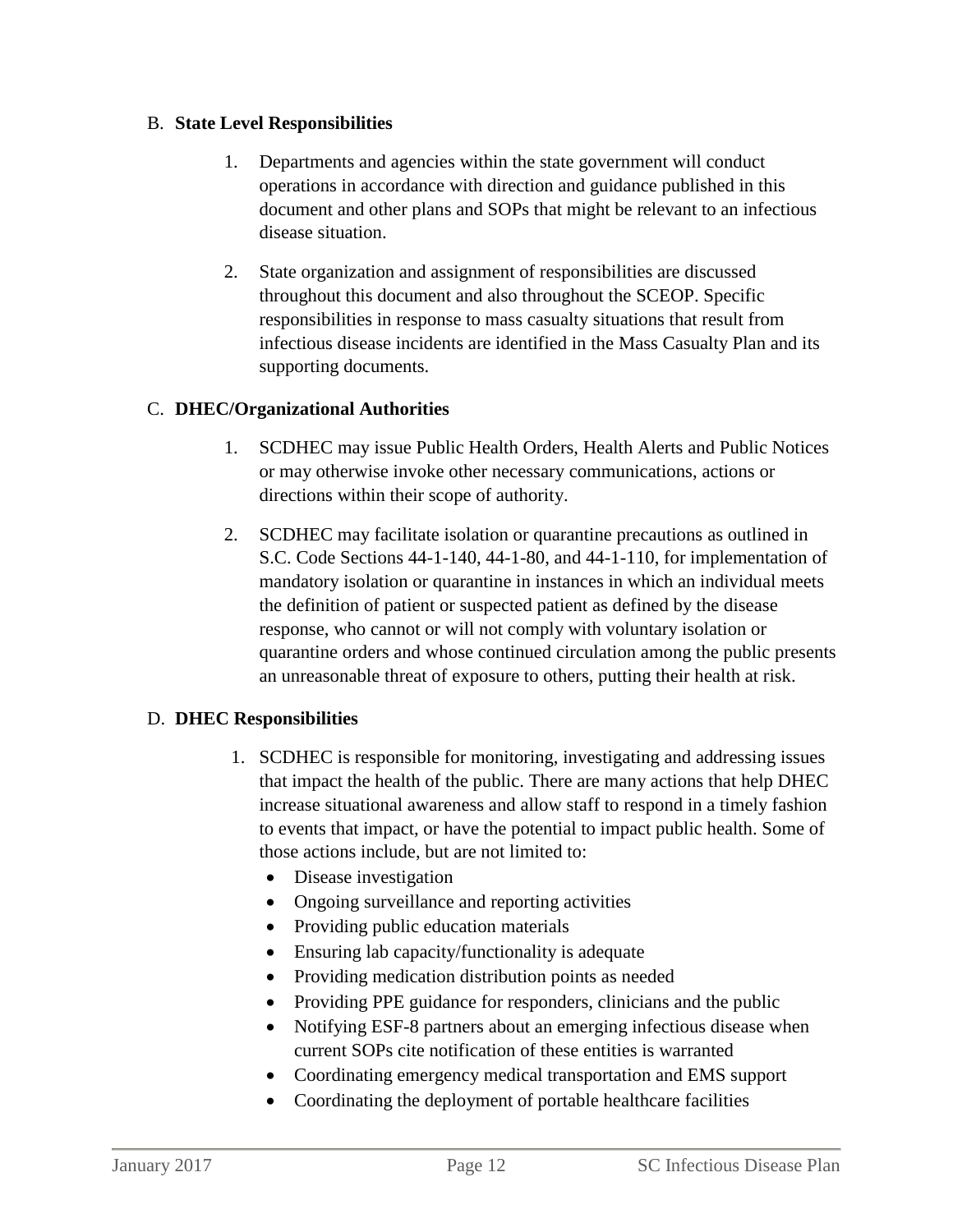• Supporting medical surge activities

#### E. **Partner Organizational Responsibilities**

- 1. Department of Alcohol and Other Drug Abuse Services
	- a. Assist in the provision of behavioral health services
	- 2. Leading Age of South Carolina
		- a. Participate in meetings and conference calls regarding disease response
		- b. Ensure members have access to current information on the disease
	- 3. SC Healthcare Association
		- a. Participate in meetings and conference calls
		- b. Ensure members have access to current information on the disease
	- 4. Department of Education
		- a. Will determine continuity of education of quarantined school children
		- b. Continuing education of quarantined/isolated student
		- c. Guidance will continue to be provided through the Health Preparedness Network
		- d. Act as a liaison with local school districts to assist in distributing communication and establish school located vaccination clinics.
	- 5. SC Nurses Association
		- a. Participate in meetings and conference calls
		- b. Ensure members have access to current information
	- 6. SC Emergency Nurses Association
		- a. Participate in meetings and conference calls
		- b. Ensure members have access to current information
	- 7. SC Chapter, College of Emergency Physicians
		- a. Participate in meetings and conference calls
		- b. Ensure members have access to current information
	- 8. HPP Coalitions
		- a. Participate in meetings and conference calls
		- b. Ensure members have access to current information
		- c. Conduct exercises on disease response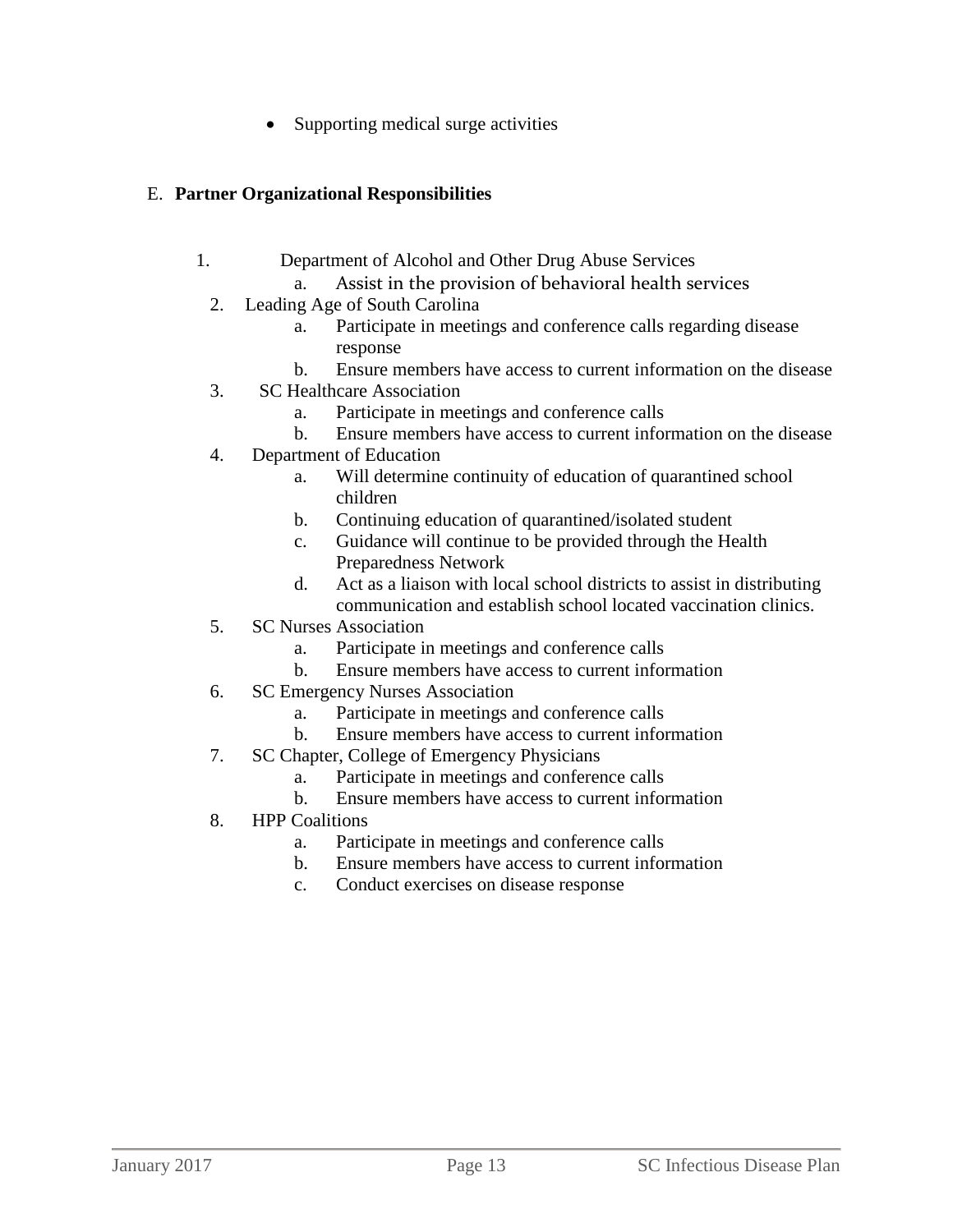#### **III. DIRECTION, CONTROL AND COORDINATION**

- A. **Direction and Control**
	- 1. **SCDHEC is lead agency** for an infectious disease response. This plan may be activated with or without activation of the State Emergency Operations Plan.
	- 2. **The SCDHEC Agency Coordinating Center** (ACC) may be established with or without the establishment of the State Emergency Operations Center (SEOC). Upon the Governor issuing a Governor's Declaration of Emergency or Executive Order activating the SCEOP and/or the SEOC, the SEOC will serve as the Lead Coordinating Center for coordinating nonmedical, State Agency response to an infectious disease event in accordance with the SCEOP.
		- a. **Scalable adjustments** will be made to the activation of the agency ACC as more information is known about the disease and throughout the progression of the disease.

#### b. **Health and Medical Response Operations**

- 1) Agency response to the appearance of an EID in South Carolina begins immediately upon the report of a suspect case of the disease.
- 2) SCDHEC requires immediate notification by phone from any healthcare provider regarding any individual who meets the criteria that is listed for a reportable condition or who is considered a suspect or confirmed case for an EID.
- 3) In the response to a confirmed case of a highly pathogenic EID in South Carolina, SCDHEC may invoke certain Health Powers Authority or Emergency Health Powers Act authorities to enforce isolation and quarantine or other restrictions, and/or the SEOC may be activated to the appropriate level.
- 4) Laboratory-For any testing that is able to be completed at the SC BOL, confirmatory laboratory results will be immediately communicated by phone to the Director of DADE, who in turn will notify the Director of the Bureau of Disease Control.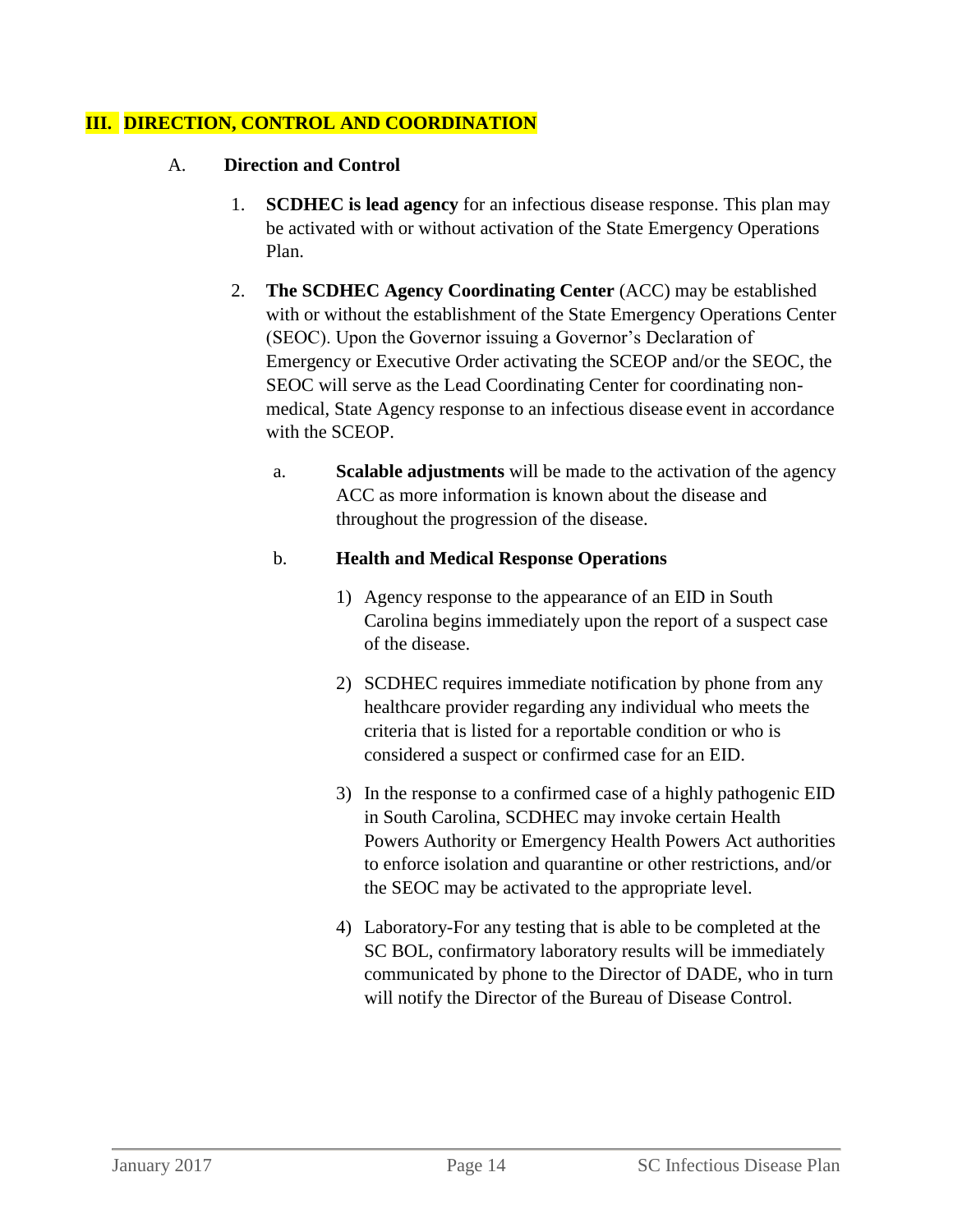- (i) The BOL will maintain a record of samples and results that will be shared with DADE. This record will be updated at least daily.
- (ii) BOL will work with DADE to determine the data elements to be included in the record of samples.
- (iii) BOL and DADE will collaborate to communicate with CDC concerning updated diagnostic algorithms and laboratory reagents for disease testing (e.g., specific primers and probes), communicate results on the disease cases to CDC, and expedite specimen shipping per their request for additional disease characterization.
- (iv) BOL will continue to provide detailed guidance on updated case definitions, diagnostic algorithms, and laboratory infection control issues within SCDHEC and to external partners (hospitals and other members of the Laboratory Surveillance Network).

#### 5) Quarantine and Isolation

(i) Quarantine and isolation are public health practices that are used to eliminate or limit the spread of an infectious disease by restricting the movement of people who are ill or could become ill from an infectious disease.

Quarantine practices restrict the movement of well persons who may have been exposed to an infectious disease, or they may have the disease and are not yet showing symptoms.

Isolation practices restrict the movement of people who are ill by separating them from those who are healthy.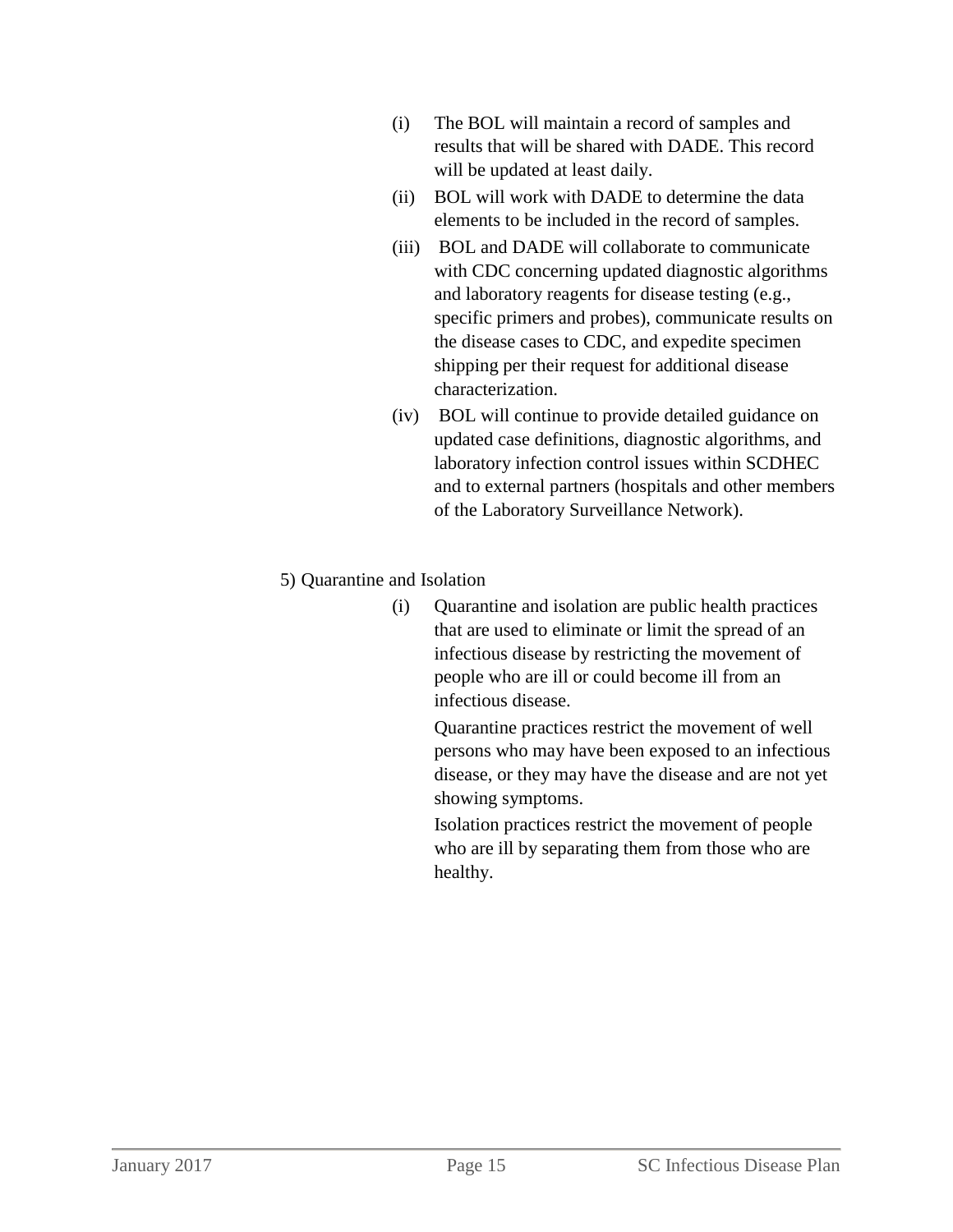- (ii) Based on the disease, DADE will make recommendations for voluntary quarantine or isolation with possible enforcement. This decision will be made jointly by DADE, the State Epidemiologist, the State Health Officer, and the SCDHEC Office of General Counsel (OGC).
- (iii) Mandatory quarantine or isolation may be needed. This decision will be made by DADE in consultation with the State Health Officer and the OGC. OGC will apply for a court order if one is required.
- B. **Vaccine Procurement, Distribution and Use** refers to acquisition, allocation, distribution, and administration of available vaccine, and monitoring the safety and effectiveness of vaccinations.
	- 1. Vaccine programs are established as part of pharmaceutical intervention measures. Implementing an emerging infectious disease vaccine program involves SCDHEC staff as well as community health care providers and other stakeholders.
	- 2. Activities that must be implemented include: the identification and registration of vaccine providers; the distribution and tracking of vaccine administration through these providers; the identification and hiring of additional staff needed to conduct a statewide vaccine campaign; and additional tasks to implement population specific campaigns (i.e. Schoollocated vaccine clinics), if needed and to assist in the vaccination (when available) procedures for healthcare employees.
	- 3. Implementation of school-located vaccination clinics require establishing procedures for school nurses as partners and addressing the training needed to incorporate the use of volunteers in the vaccine distribution program.
	- 4. Hospitals must establish individual plans to respond to the disease and are responsible for the protection of their employees and their patients during the outbreak.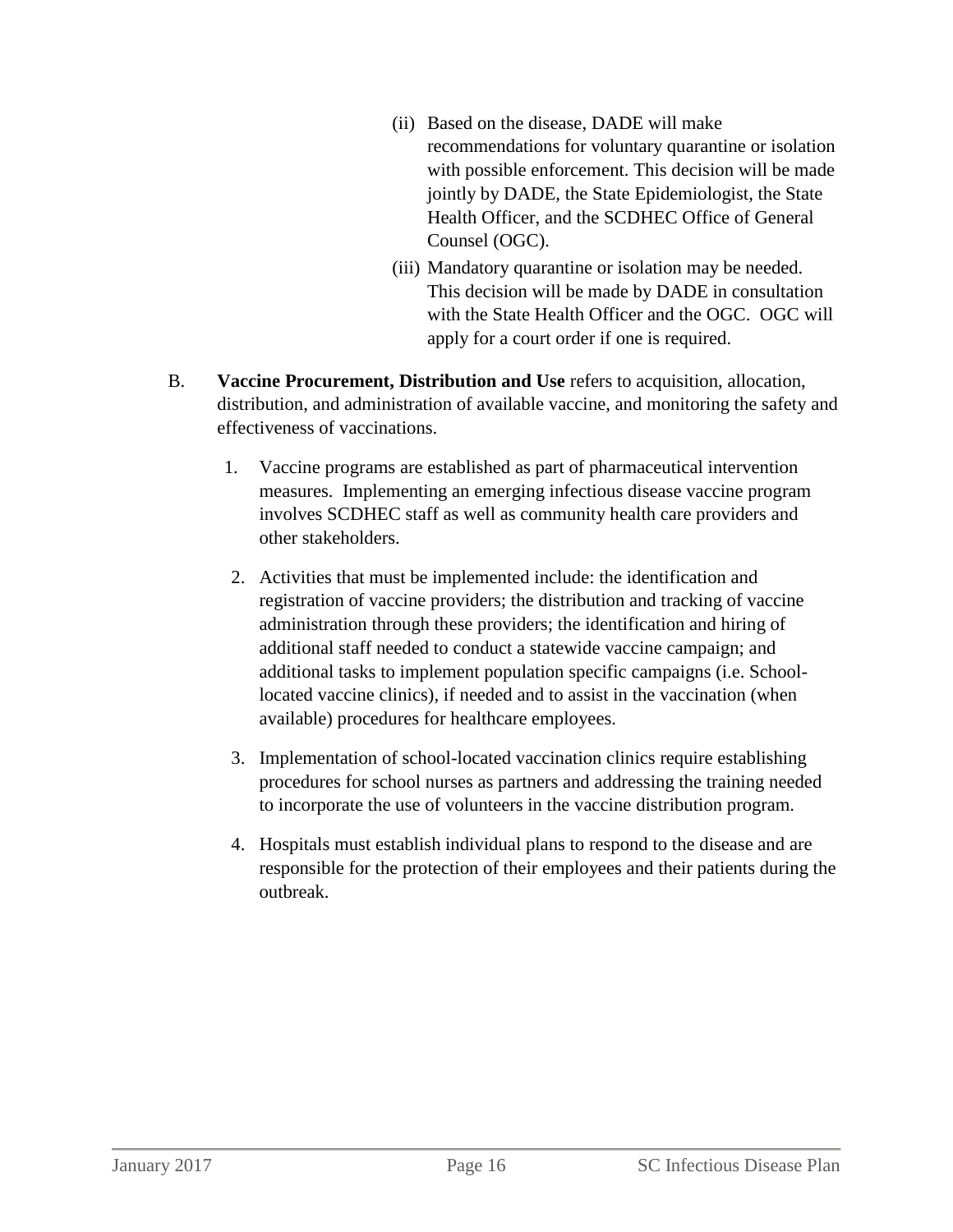#### **IV. CONCEPT OF OPERATIONS**

#### A. **Disease Surveillance and Outbreak Response**

- 1. *Disease Surveillance and Outbreak Response refers to* the voluntary and required systematic reporting and analysis of signs, symptoms, and other pertinent indicators of illness to identify disease and characterize disease transmission and spread, as well as the actions required to respond to the outbreak to include case determination and the identification / tracking of contacts of known/suspected cases of the disease.
	- a. SCDHEC surveillance consists of the daily monitoring of voluntary and required systematic reporting and analysis of signs, symptoms, and other pertinent indicators of illness to identify disease and characterize its transmission. This is a normal daily function of SCDHEC.
	- b. Surveillance needs will expand and change as the EID evolves from the initial appearance of the disease, to being widespread. Surveillance needs will differ, depending upon where the disease has been identified, whether there is coexisting disease among poultry or other animals, whether and how efficiently transmission occurs between people, and whether disease outbreaks have occurred in the United States or other countries.
	- c. Surveillance data will be critical to help guide implementation of control measures, such as restricting travel, closing schools, canceling public gatherings, initiating medication and vaccine usage in target groups, assessing the impact of the disease on the healthcare system, and assessing the social and economic impact on society.
	- d. At the beginning of the outbreak, DADE will monitor persons who have met one or more of the disease screening criteria, but are not symptomatic and are not considered a suspect case. If the outbreak spreads, individual monitoring may become impossible due to staff availability.
	- e. At the onset of an ID, ESF-8 partners (if requested) will support SCDHEC and DADE as they monitor individual cases of suspected and confirmed infection and collect relevant demographic and clinical information. Once sustained community transmission is established, monitoring suspected and confirmed cases may become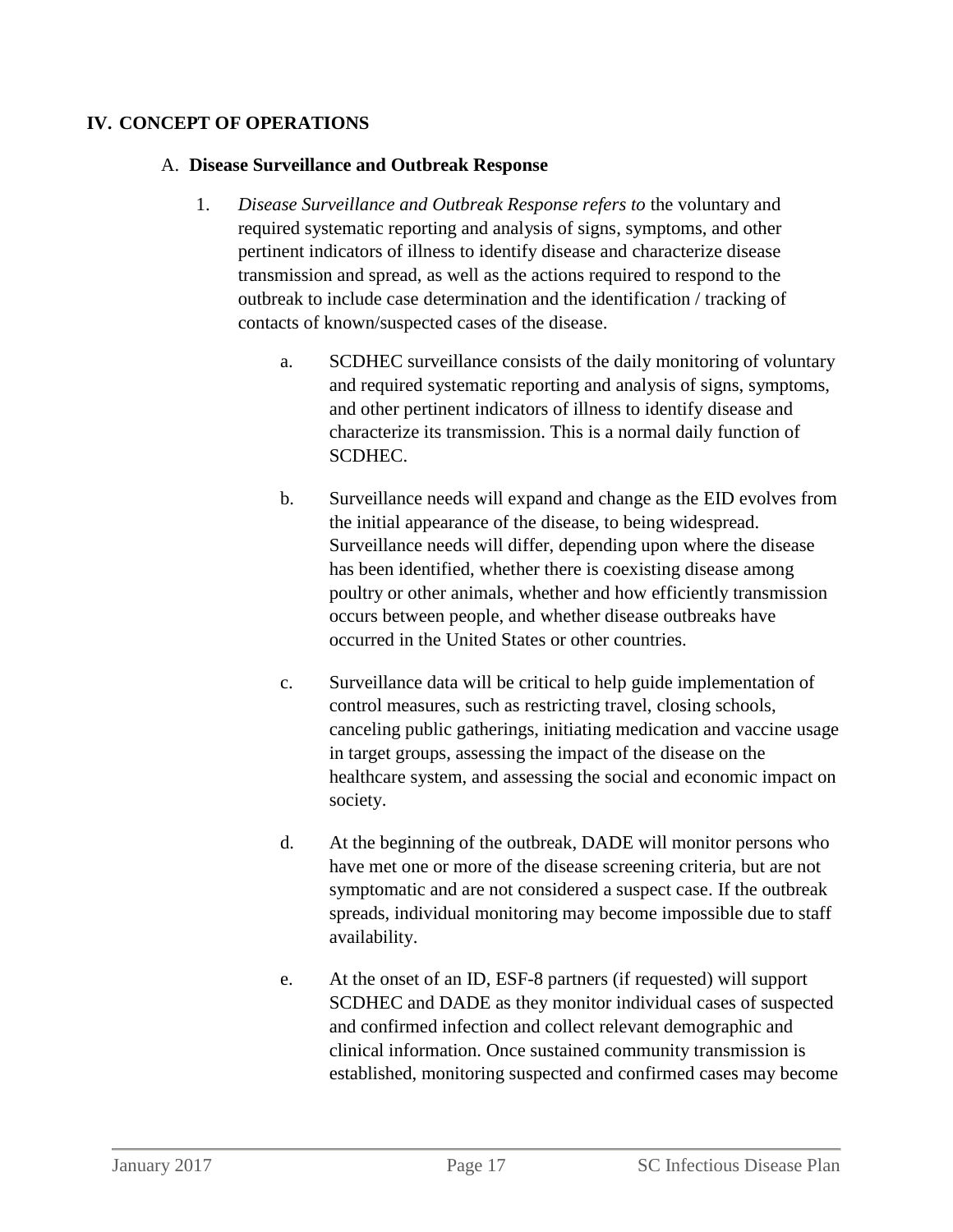overwhelming, and at which time SCDHEC may opt to only collect aggregate numbers.

# B. **Notification and Relay of Information**

# 1. *Notification Process*

- a. **In a suspected case**, notifications will proceed as outlined:
	- 1) The Regional Epidemiologist will notify DADE.
	- 2) DADE will notify the State Health Officer, State Epidemiologist and the Director of OPHP.
	- 3) The Director of OPHP will notify the Public Health Preparedness Director in the region of the suspected case, and the State Warning Point.
	- 4) Additionally, the State Health Officer or designee will contact the OGC in anticipation of a need to issue Public Health Orders.
- b. **In a confirmed case**, notifications will proceed as outlined once the CDC determines with laboratory testing that the suspected case is a confirmed case of the EID:
	- 1) The CDC lab director will call the State Epidemiologist and the State BOL, and alert the CDC Emergency Operations Center/Director of the CDC. The State Epidemiologist will notify DADE.
	- 2) The State BOL will immediately notify the Director of Health Services.
	- 3) The Director of Health Services will notify the Director of DHEC.
	- 4) The Director of DHEC will notify the Governor.
	- 5) The Director of Health Services or his designee will immediately alert the Director of OPHP.
	- 6) The Director of OPHP will notify the Regional Public Health Preparedness Director of the SCDHEC Region in which the case is confirmed, and the State Warning Point.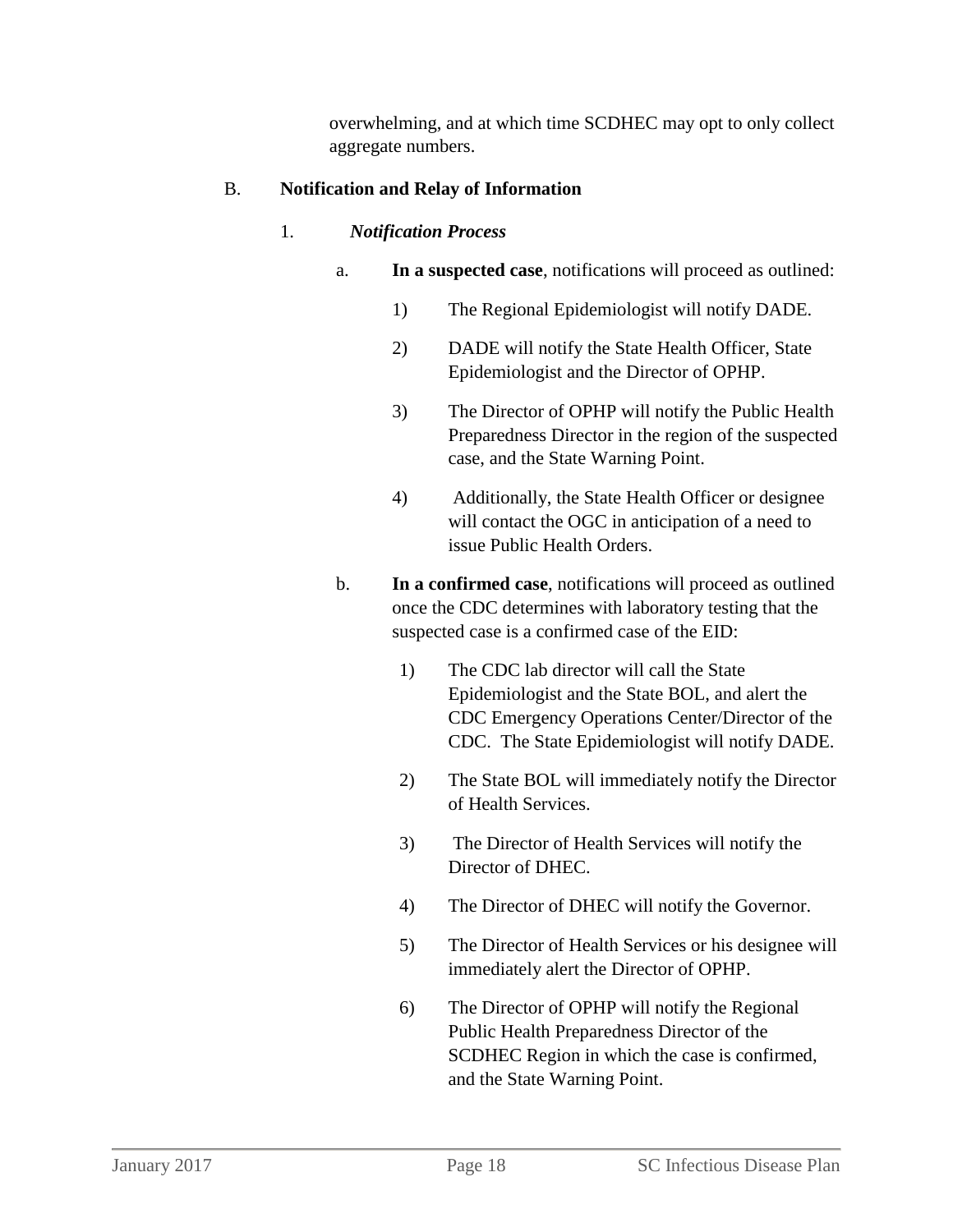- 7) The Director of OPHP and the Director of Health Services will make the decision to activate the Incident Command System and/or to activate the SCDHEC Agency Coordinating Center (ACC).
- 8) The Director of OPHP or his designee will notify the ESF-8 Support Agencies.
- 9) DADE will alert healthcare and emergency response partners through the Health Providers Network and by issuance of a Health Alert through the emergency alert system.
- 10) A schedule of conference calls for other state agencies and health care providers will be initiated at a time recommended by the Director of Public Health or the Incident Command Staff.

# 2. *Communications to ESF-8 Staff*

a. Once activated, ESF-8 staff must conduct the ESF-8 Activation Checklist (Attachment 14 of the ESF-8 SOP); notify support agencies as needed (Attachment 15 of the ESF-8 SOP and report to assigned duty stations.

# 3. *Communications to Health Care Professionals*

- a. SCDHEC will provide information to healthcare providers regarding PPE, reporting procedures, screening procedures and other pertinent information through:
	- 1) Conference calls with healthcare providers and planning partners
	- 2) Health Alerts
	- 3) Email
	- 4) SCDHEC website
- 4. *Communications to the Public* Information and Communications refers to communications to the public, planning partners and the media.
	- a. Public Information is the development of appropriate and necessary information and messages about the disease by SCDHEC and the provision of this critical information to the public and the media.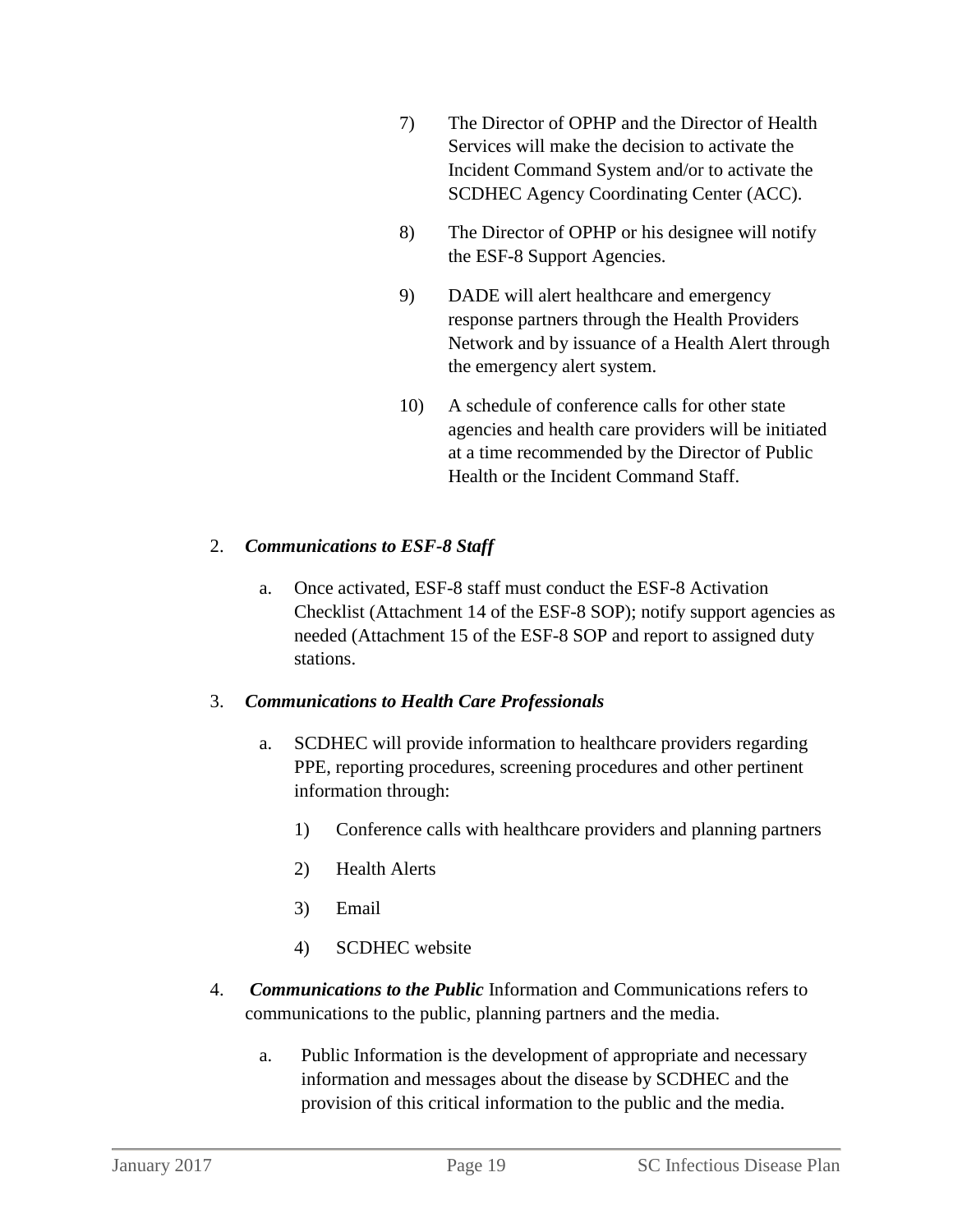- b. Appropriate and timely messages to the public are an essential element of community mitigation. All requests for public information should be referred to ESF-15 or to Public Information Officers attached or designated to the situation by the Division of Media Relations if possible.
- c. Communication, in this plan, refers to actions taken to ensure that other statewide planning partners and citizens are provided with information that will establish and maintain situational awareness of the unfolding agency response. This may include clinical guidance and information regarding the disease and mitigation measures in a timely fashion. Information may include, but is not limited to training and workshops, community mitigation recommendations and recommendations for personal protective equipment, and guidance on altered standards of care.
	- d. Communication with response partners refers to the communications that will occur between other state partners in FEMA Region IV and national communications, such as participation in conference calls. SCDHEC will share public information messages so that partners may assist in providing updated disease messages to their employees and public.
	- e. In the event of a confirmed case of a contagious infectious disease in SC, SCDHEC may establish a Joint Information Center (JIC).
	- f. SCDHEC Division of Media Relations will act as the central clearing point for all State Agency infectious disease related news releases and inquiries.
	- g. In the event of multiple confirmed cases of an infectious disease, the SCDHEC Division of Media Relations may consider the implementation of regularly scheduled media briefings to manage the number of media requests.
	- h. Communication with planning partners and the public may be conducted in the following means, and other means as identified:
		- 1) Health Alert Notifications
		- 2) Conference Calls
		- 3) Public Meetings
		- 4) SCDHEC website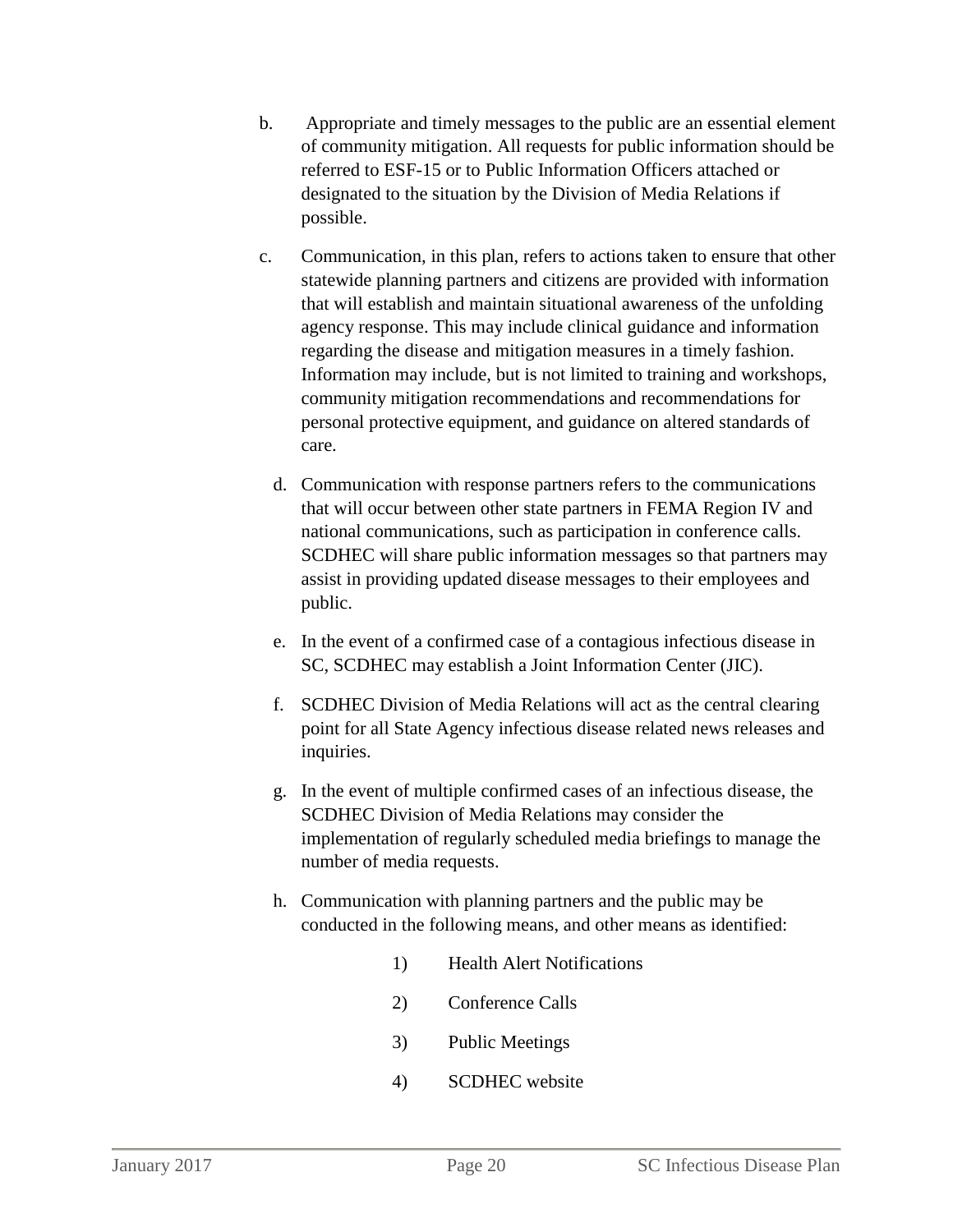- 5) Disease-specific email address
- 6) Fact sheets, flyers, brochures, posters
- 7) Public Service Announcements
- 8) Provision of speakers to community programs and events
- 9) Release of information to the media by the Division of Media Relations
- 10) Social media (SCDHEC Facebook and Twitter accounts)
- 11) CARE Line (800-868-0404)
- 12) 2-1-1

#### 5. *Communications with FEMA Region IV Authorities*

Communication of ESF-8 activation will be made to FEMA Region IV authorities as outlined in the ESF-8 SOP in the communication section.

#### C. **Plan Activation**

Only authorized staff are permitted to direct the activation and deactivation of this plan. The Infectious Disease Plan will be activated in the event of any significant infectious disease situation that will necessitate prevention, treatment and quarantine, isolation or other control measures to protect the citizens of South Carolina and the visitors to the state at the time of the event regardless of epidemic or pandemic status. This plan may be implemented alone, or in conjunction with the State Emergency Operations Plan (SCEOP). The appropriate personnel will respond as outlined below.

- 1. *Should the Governor implement the SCEOP*, tasks identified in this plan by agency/organization will be conducted by the appropriate Emergency Support Function (ESF), State Agency or supporting Non-Governmental Organization (NGO).
- 2. *The Implementation of stages and activities* in this plan will be determined by the type of disease that appears in the state. General disease preparedness, response, recovery and mitigation activities are cited in the Annex. Responses specific to disease with different modes of transmission are outlined in the appendices to this plan.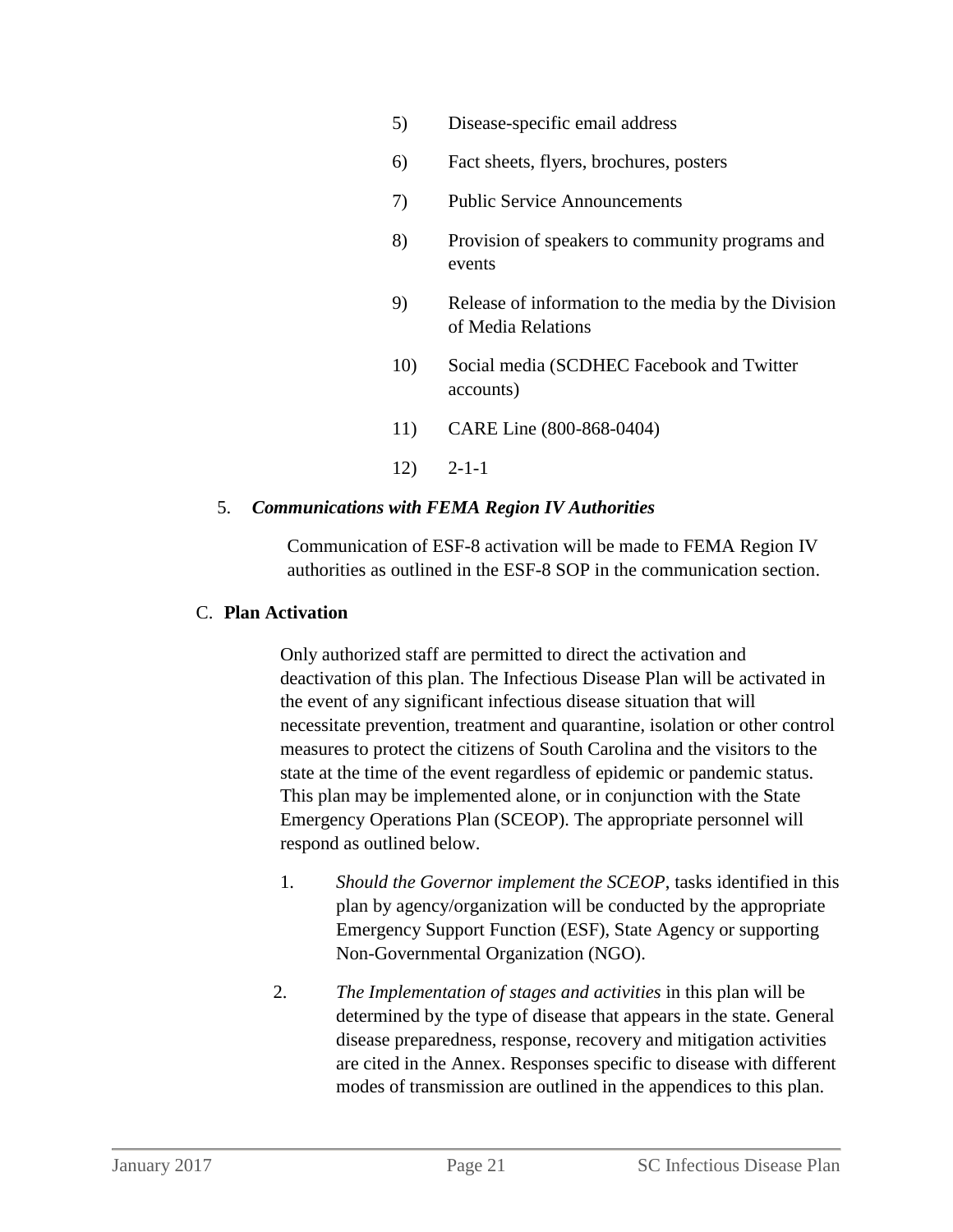- 3. *The decision to activate the plan* or portions of the plan will be made by the Director of SCDHEC in consultation with the Director of the Bureau of Disease Control and the Director of the Office of Public Health Preparedness.
- 4. *The activation of this plan*, or parts of this plan, will be triggered by the detection of any of the diseases, conditions or situations that would warrant an emergency reaction or response as outlined in this plan and within the Annexes of this plan.

#### D. **Mobilization of Resources and Response**

1. **Stages of Implementation** The implementation of stages and activities in this plan will be determined by the type of disease that appears in the state. Responses specific to diseases with different modes of transmission are outlined in the appendices to this plan.

2. Prior to the appearance of an infected person and during an outbreak or epidemic, SCDHEC's role in assisting health care providers to prepare for disease response includes:

- a. encouraging and assisting providers in participating with surveillance of the disease;
- b. submitting laboratory specimens for confirmatory testing;
- c. providing current medical information regarding the disease;
- d. assisting health care providers to address alternate care sites and to develop plans; and
- e. assisting health care providers to distribute vaccine, as available, to at-risk populations and priority groups.

3. **Medical Countermeasures Distribution and Use** refers to the acquisition, apportionment, and dispensing of pharmaceuticals (other than vaccines) and other countermeasures such as personal protective equipment, IV fluids and ventilators to lessen the impact of the disease and also to minimize secondary infection. This includes strategies involving antiviral medications, antibiotics and non-pharmaceutical intervention measures.

4. **Strategic National Stockpile** planning and additional information can be found in the SNS Plan which is available from the SCDHEC Office of Public Health Preparedness.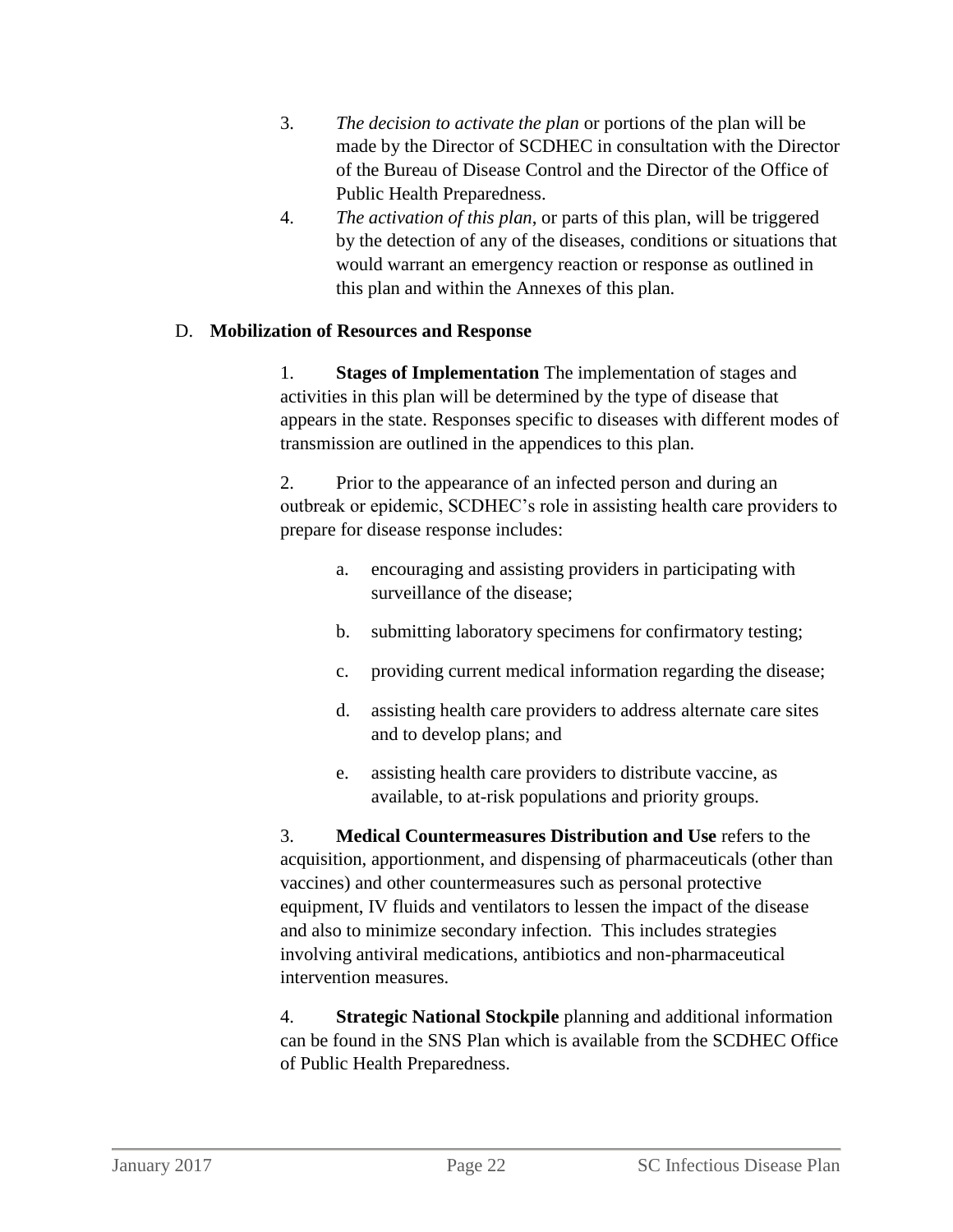#### E. **Management of Medical Surge**

1. *Medical surge is the rapid expansion* of the health care system (primary care, urgent care, hospital and rehabilitative care) to accommodate a surge in the number of patients. Public health activities are a minor part of medical surge. SCDHEC's role in the management of medical surge is primarily related to ensuring that regulations are in place to allow healthcare facilities to accommodate medical surge, to provide guidance on the allocation of scarce resources, including ventilators, and to provide clinical guidance, especially concerning personal protective equipment, infection control, etc., and to assist healthcare providers in planning for emerging infectious diseases. The SC Hospital Association works with SCDHEC to disseminate guidance and information on regulatory issues regarding medical surge. This includes, but is not limited to SCDHEC's support for:

- a. the establishment of alternate triage or alternate care sites established to relieve patient surge in hospitals;
- b. the recommendations for hospital policies to address visitors/children, vaccination of employees, scarce medical equipment such as ventilators and altered standards of care during patient surge;
- c. recommendations for infection control procedures and PPE
- d. recommendations for the establishment of critical care triage policies in hospitals; and
- e. surge as a result of the arrival of the emotionally impacted.
- 2. *Management Of Medical Facilities* refers to the regulatory and disease control recommendations provided by SCDHEC that are needed to respond to patient surge created by persons suffering from an emerging infectious disease and by persons who arrive at a facility who are not currently suffering from any diagnosable disease, but may fear that they have been exposed to the disease in hospitals, emergency medical service providers and physician offices.
- 3. *Refer to the SC Mass Casualty Plan* for more specific and detailed information on this topic that is not outlined here.

#### F. **Coordination of Federal Response**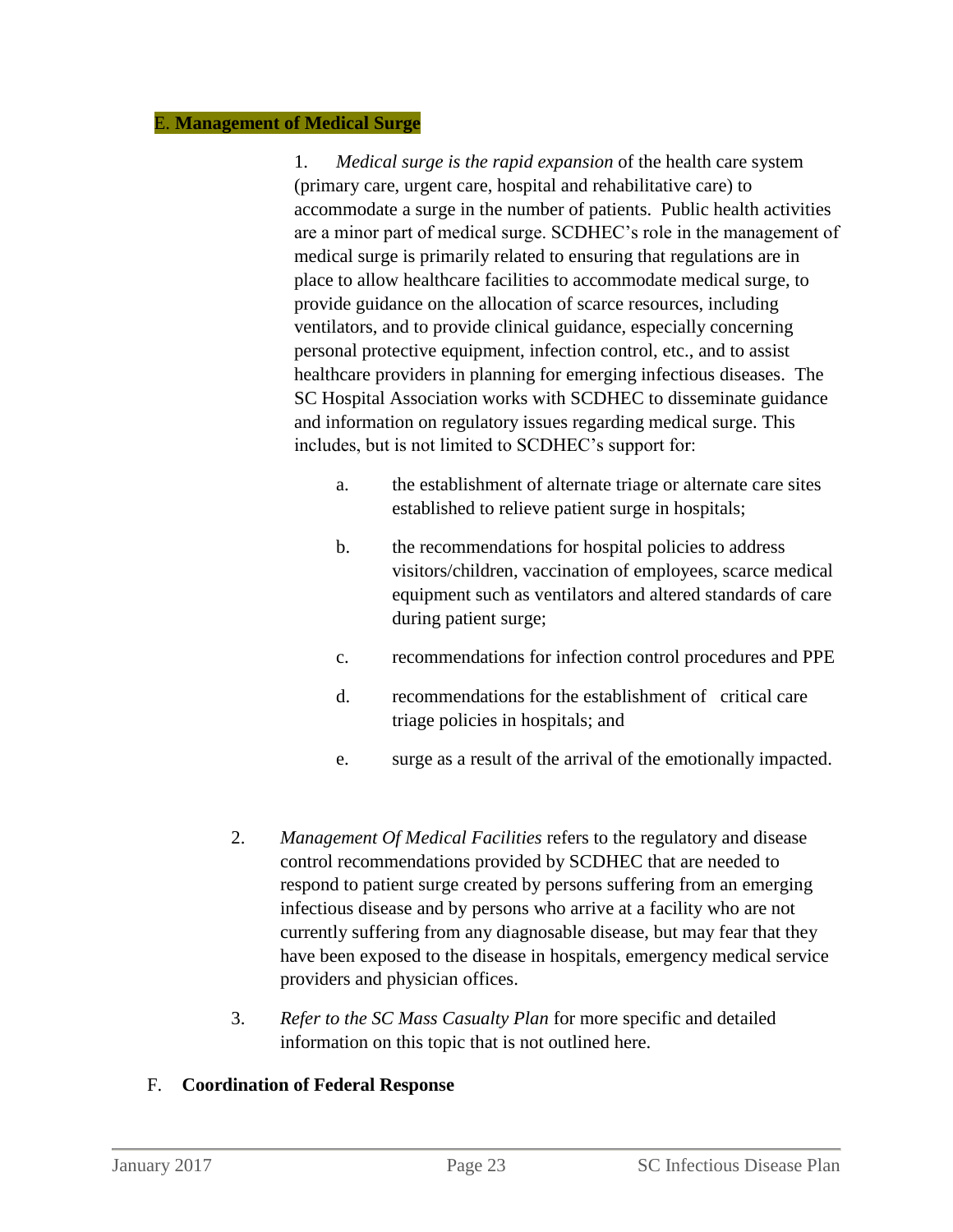- 1. This plan is supported by the National Response Framework for ESF-8 (Public Health and Medical Services). The US Department of Health and Human Services (HHS) is responsible for directing Federal ESF-8 operations. Refer to the SCEOP for more detailed information on the coordination of federal response and federal resource requests.
- 2. At the request of the state, federal ESF-8 representatives will deploy with the IMAT to the SEOC or other designated location and will assist in the deployment of the following teams if needed:
	- MCM Teams
	- **DMAT Teams**
	- FCCs in South Carolina
	- DMORT Teams
	- NVRT
- 3. *DMORT Teams*-Disaster Mortuary Response Teams (DMORT) and mass fatality management will be coordinated among the incident command structures involved in the response, coroners in affected counties, the South Carolina Coroners Association, and the Vital Records representatives of the Department of Health and Environmental Control. If a DHEC region has a regional mass fatality plan, local mass fatality response will follow the procedures outlined in that plan. Federal assistance for mass fatalities management is primarily available through Disaster Mortuary Operational Response Teams (DMORT). DMORT and other assistance resources external to South Carolina are coordinated through state Emergency Support Function 8 at the State Emergency Operations Center.

#### G. **Animal/Agricultural Emergency Response**

- 1. An agricultural emergency event in South Carolina could adversely affect the State's the multibillion dollar livestock, poultry, plant and crop industries. In addition, such an event could also affect the health of humans and could be a natural or technological disaster, or a disease event from introduction of a biological agent introduced from an animal accidentally (zoonosis) or via an intentional act (agro terrorism).
	- a. Clemson University Livestock-Poultry Health (CULPH) is the lead agency responsible for coordination of all ESF-17 administrative, management, planning, training, preparedness, and mitigation, response, and recovery activities to include developing, coordinating, and maintaining the ESF-17 SOP.
	- b. ESF-17 support agencies will assist CULPH in the planning and execution of the above.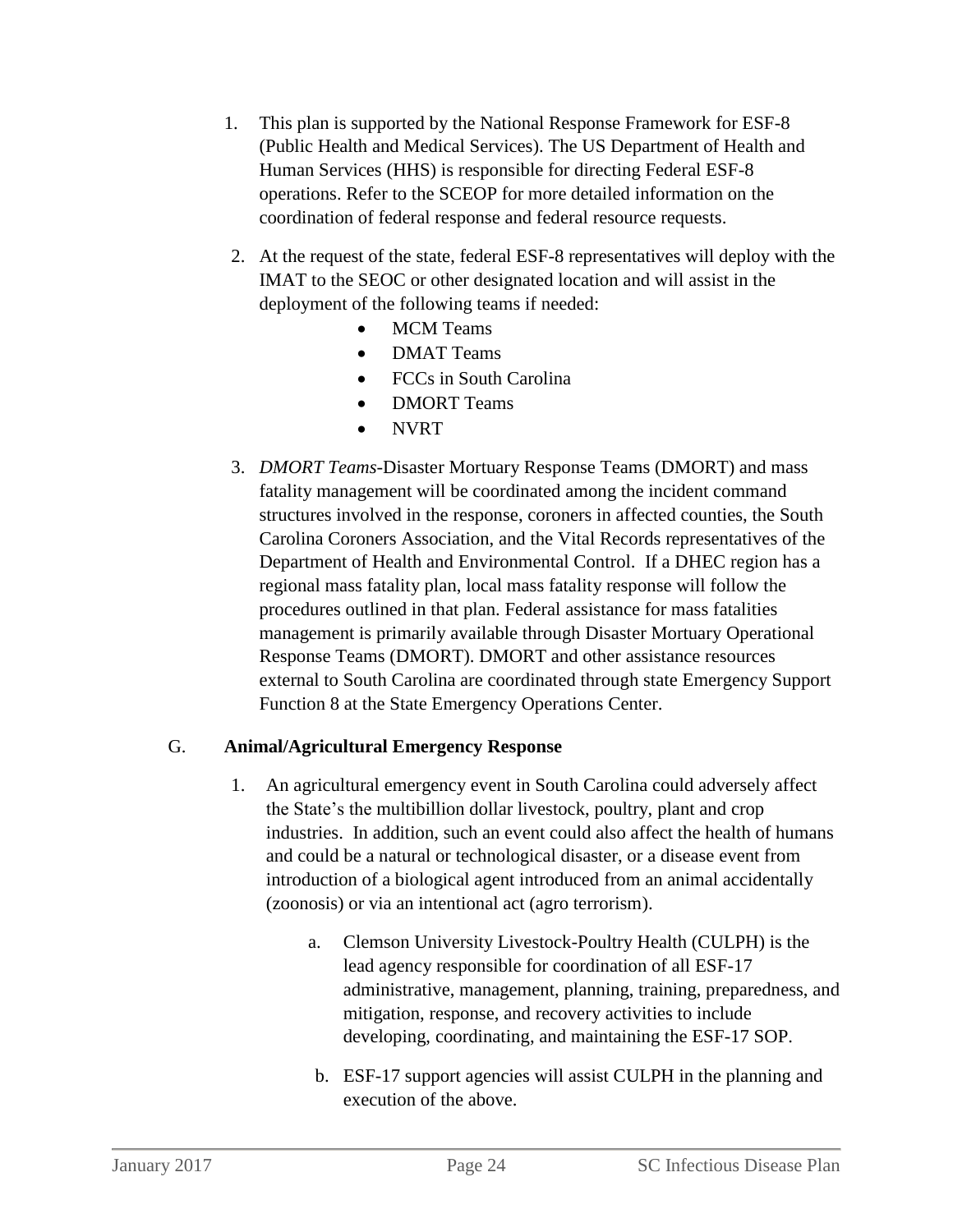- c. ESF-17 agencies, organizations, and individuals will operate under their respective mandated Federal, State, or organizational regulations and will maintain complete administrative and financial control over their activities.
- d. ESF-17 agencies will coordinate with other ESFs and appropriate parties as necessary to provide assistance throughout the State in emergency events.
- e. The State Emergency Response Team (SERT) is the Point of Contact (POC) for all requests for animal-agricultural emergency response.
- 2. For more information on this type of response, refer to Annex 17 of the State EOP.

# H. **Community Mitigation**

- 1. *Community Mitigation* refers to the actions considered for implementation by public health to control the spread of the disease. The State Health Officer, DHEC's OGC, State Epidemiologist, OPHP Director and DADE will collaborate to develop recommendations for community mitigation. Recommendations will vary based on the mode of transmission of the disease, the transmissibility of the disease, and its pathogenic characteristics. The collaborating group will implement recommendations for individual isolation and quarantine of suspect and confirmed cases and their close contacts, appropriate to the disease, and as long as allowable by resources. These actions may include, but are not limited to:
	- a. **Isolation and Quarantine** mean the compulsory physical separation (including the restriction of movement or confinement) of individuals and/or groups believed to have been exposed to or known to have been infected with a contagious disease from individuals who are believed not to have been exposed or infected, in order to prevent or limit the transmission of the disease to others; if the context so requires.
		- i. , "Quarantine" means compulsory physical separation, including restriction of movement, of populations or groups of healthy people who have been potentially exposed to a contagious disease, or to efforts to segregate these persons within specified geographic areas.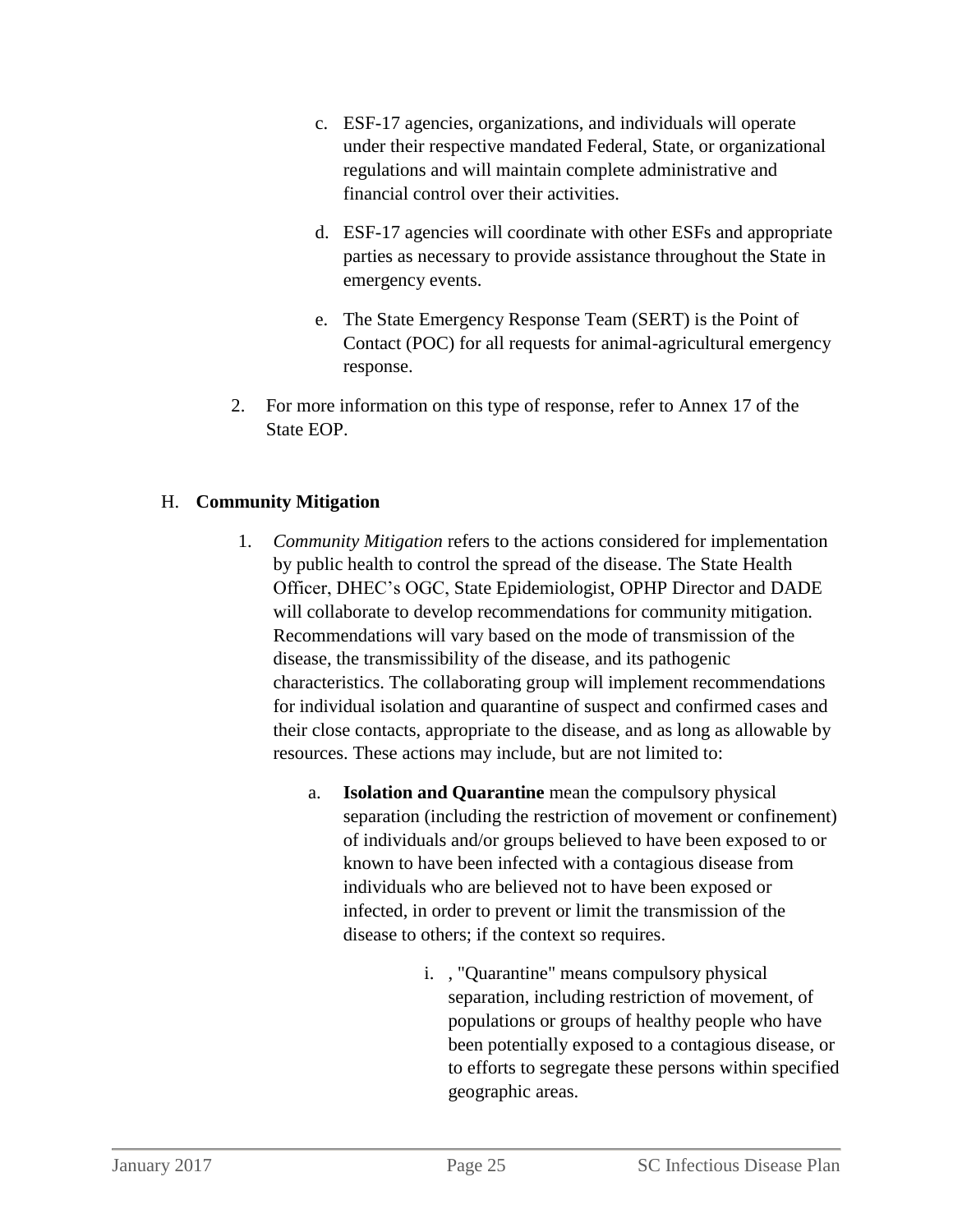- ii. "Isolation" means the separation and confinement of individuals known or suspected (via signs, symptoms, or laboratory criteria) to be infected with a contagious disease to prevent them from transmitting disease to others. DHEC may encourage self-isolation and quarantine throughout the disease outbreak. Voluntary isolation of the ill at home will be recommended for all severity levels of some diseases.
- b. **Provide educational resources** to local education agencies regarding disease containment measures including vaccinations, if available, and PPE .
- c. **Coordinate disease control activities** with the Department of Education and the Department of Social Services (DSS) by ensuring timely dissemination of health information to schools, child and day care centers.
- d. **Determine travel restrictions** or recommendations that are needed.
- e. **Infection control measures** Infection control measures are needed to protect individuals from coming in direct contact with infectious materials or agents to limit transmission and include physical barriers (e.g. masks, gloves, hygiene (e.g. respiratory and hand hygiene) and disinfection measures.
- f. **Community based activity restrictions** Community based restrictions (also referred to as "social distancing") may be required to increase distance between members in a community by restricting or limiting public gatherings, public events, or group activities. This includes school closures.

# I. **Behavioral Health**

- 1. *Behavioral Health* refers to actions taken to provide behavioral health response to first responders, staff and the general public. Most of the behavioral actions to be taken during a disease outbreak are outlined in Annex 8 of the State Emergency Operations Plan.
- 2. *Behavioral Health Response* is a critical piece of the response to an emerging infectious disease. Effective behavioral health response may lessen the burden on the health care system by supporting the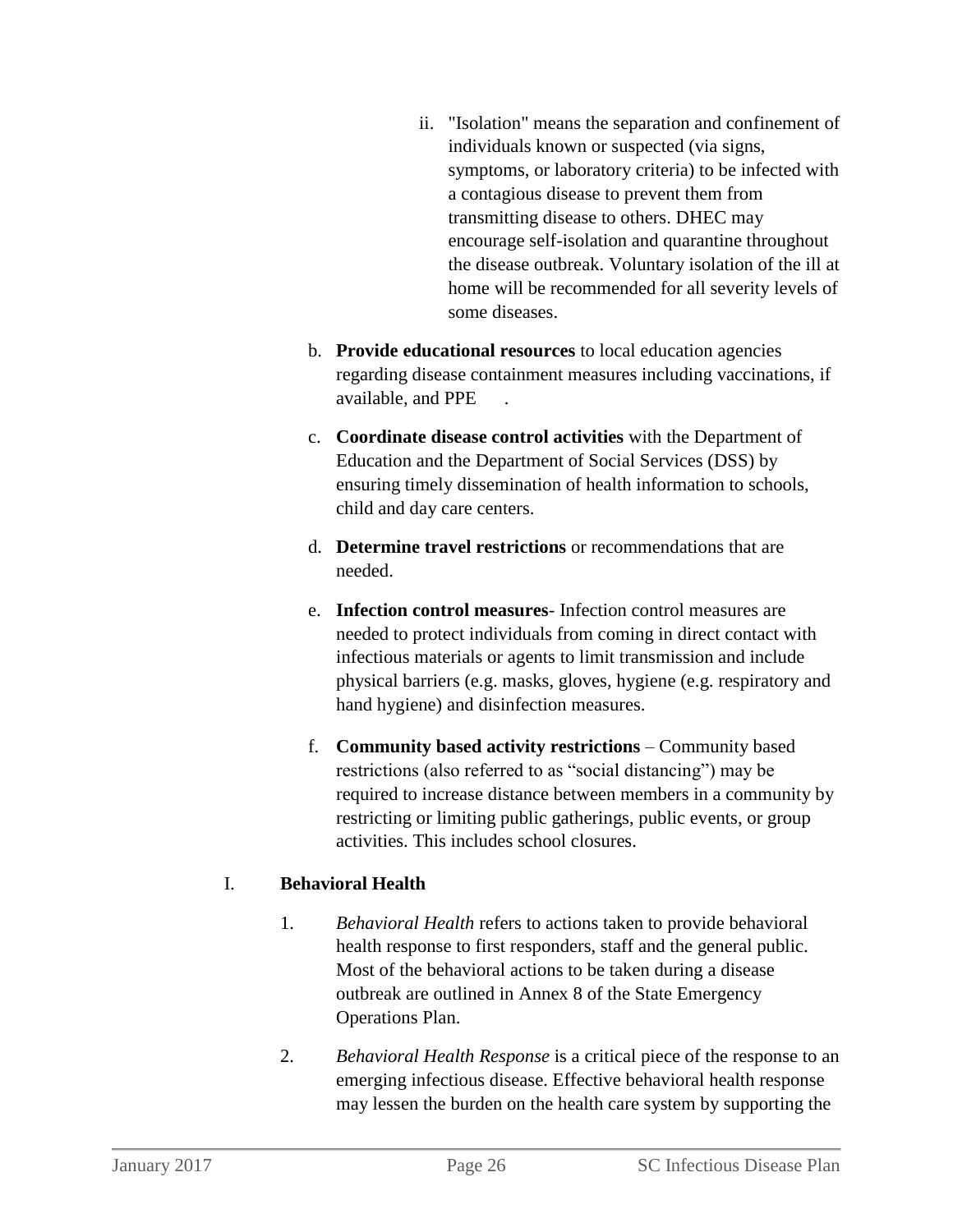communication efforts of ESF-8. Depending on the mortality and morbidity rates of the disease, behavioral health will be critical in helping citizens to deal with mass fatalities or devastating effects of the disease.

- a. The behavioral health needs and information will be similar to any other disaster or emergency.
- b. The primary support agency for coordinating the behavioral health response following a confirmed case of an EID is the SC Department of Mental Health (SCDMH).
- c. SCDHEC behavioral health guidance includes:
	- 1) availability of current stress management fact sheets on [www.scdhec.gov;](http://www.scdhec.gov/) and
	- 2) communication and training of Behavioral Health Medical Reserve Corps and partner behavioral health agencies.

# J. **Mass Fatality Management**

- 1. The plan for mass fatality management is Annex 4 in the South Carolina Mass Casualty Plan, Appendix 5 to the South Carolina Emergency Operations Plan.
- 2. *Mass Fatality Management* during a disease outbreak refers to the local and statewide management and identification of human remains that will overwhelm local and regional resources.
	- a. The need for mass fatality management will be dependent on the pathogenic nature of the disease. If the disease is highly pathogenic and has a high mortality rate, there will be a need for a state level fatality response.
	- b. During a disease outbreak coroners, morticians and funeral directors will depend on SCDHEC to provide guidance on the handling of the deceased and the use of personal protective equipment.

# K. **MEDICAL COUNTERMEASURES PLAN**

1. For more information on the Strategic National Stockpile and Medical Countermeasures, please reference the Medical Countermeasures Plan.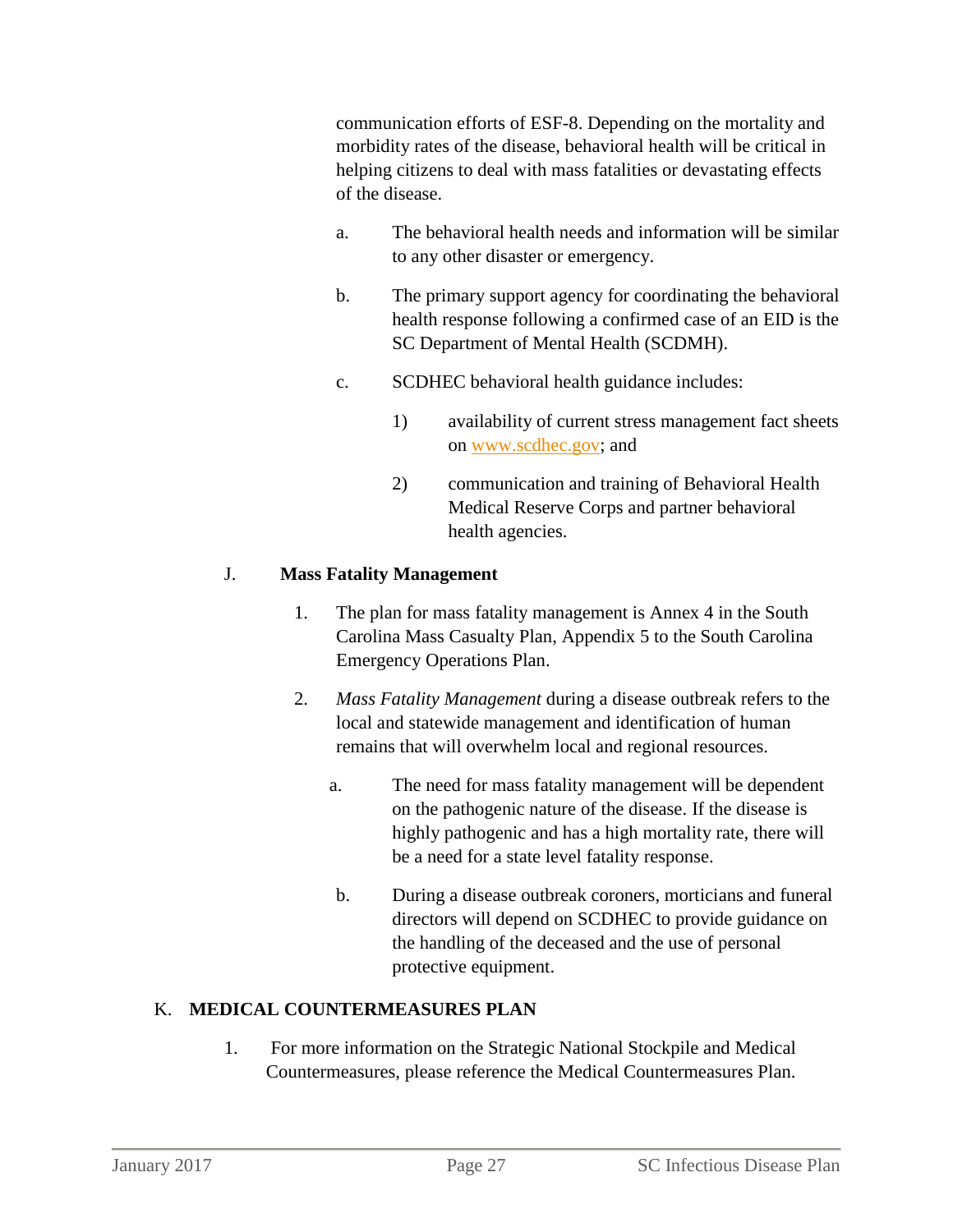2. The SNS is a federally owned and managed national repository of antibiotics, antiviral medication, chemical antidotes, antitoxins, life support pharmaceuticals and equipment, vaccines, intravenous administration supplies, airway maintenance supplies, masks, medical/surgical items, pandemic countermeasures and other medical related supplies established by congress to supplement and re-supply state and local supplies of these critical need medical items in the event of an incident anywhere in the united states involving Weapons of Mass Destruction (WMD) (chemical, biological, radiological, nuclear and high-yield explosives) or a major natural or technological disaster. Should it be determined that the SNS plan needs to be invoked, the DHEC OPHP, assisted by the DHEC Medical Countermeasures Coordinator and other support staff will serve as the lead of ESF-8 response and recovery efforts. This includes all state and regional SNS, or other countermeasure distribution and dispensing activities, and upon activation the staff will be located at the DHEC ACC.

# **V. INFORMATION COLLECTION**

# A. **Supporting Entities**

1. ESF-8 depends on partnerships with many supporting agencies, each with specific tasks. In an infectious disease emergency, the following agencies (and other agencies not listed here) may be called upon to assist or to collect information for the state that is necessary for decision making:

# a. **Support Agencies with Specified Tasks**

- 1) South Carolina Hospital Association
- 2) South Carolina Medical Association
- 3) South Carolina National Guard
- 4) South Carolina Department of Labor, Licensing and Regulation
- 5) South Carolina Law Enforcement Division
- 6) South Carolina Department of Disabilities and Special Needs
- 7) South Carolina Department of Mental Health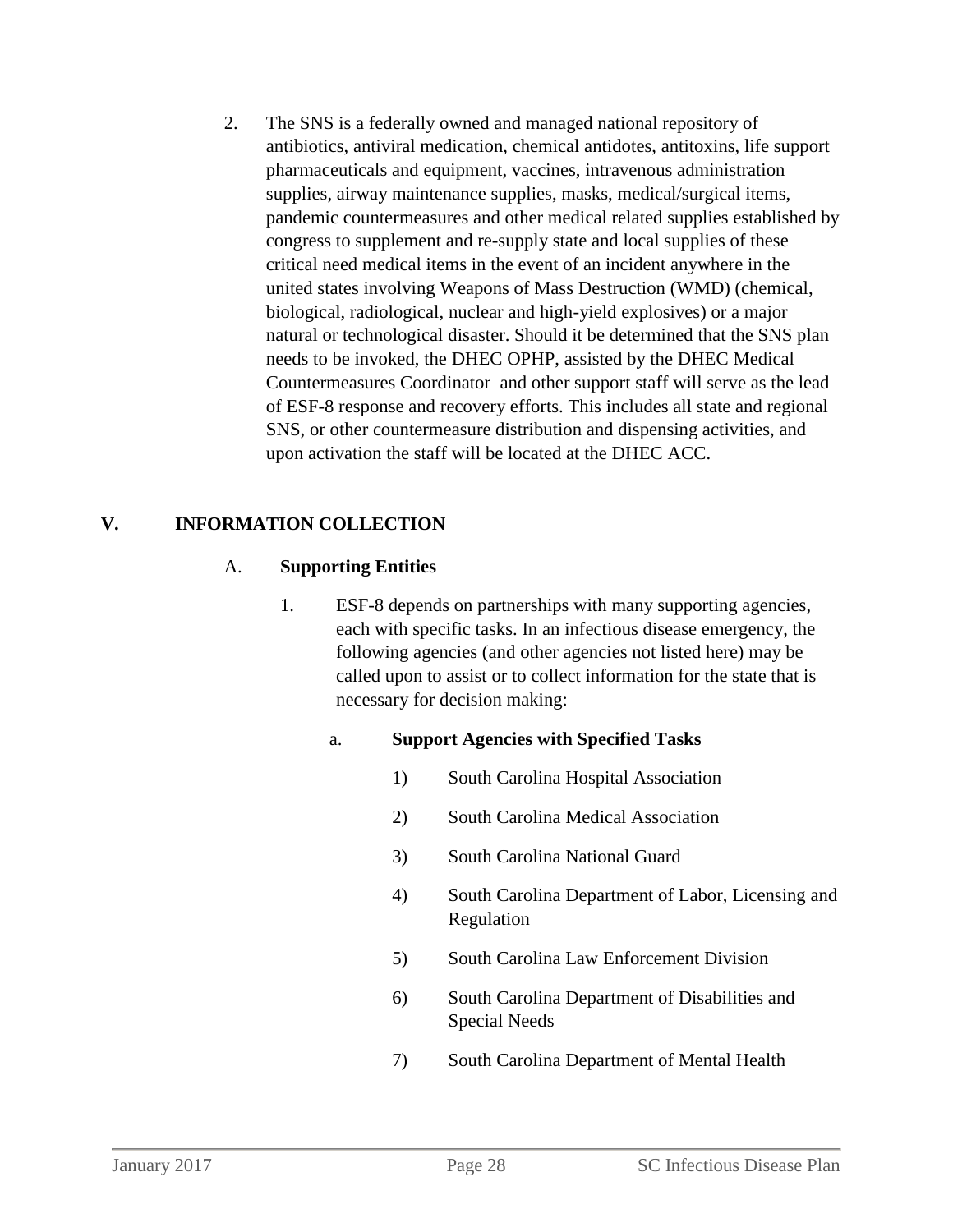- 8) South Carolina Vocational Rehabilitation Department
- 9) South Carolina Department of Education
- 10) South Carolina Department of Alcohol and Other Drug Abuse Services
- 11) South Carolina Morticians Association
- 12) South Carolina Funeral Directors Association
- 13) South Carolina Coroners Association
- 14) South Carolina Pharmacy Association
- 15) American Red Cross
- 16) South Carolina Baptist Disaster Relief
- 17) The Salvation Army
- 18) South Carolina Health Care Association
- 19) Leading Age of South Carolina
- 20) Lt. Governor's Office, Office on Aging
- 21) Clemson University Livestock Poultry Health (CULPH)
- 22) South Carolina Department of Administration

#### b. **Partner Agencies with Roles in this Plan**

- 1) SC Nurses Association
- 2) SC Emergency Nurses Association
- 3) SC Chapter, College of Emergency Physicians
- 4) HPP Coalitions

# c. **Agencies with Roles Not Specified in this Plan**

- 1) Governor's Office, Office of Veterans Affairs
- 2) South Carolina Department of Corrections
- 3) South Carolina Department of Transportation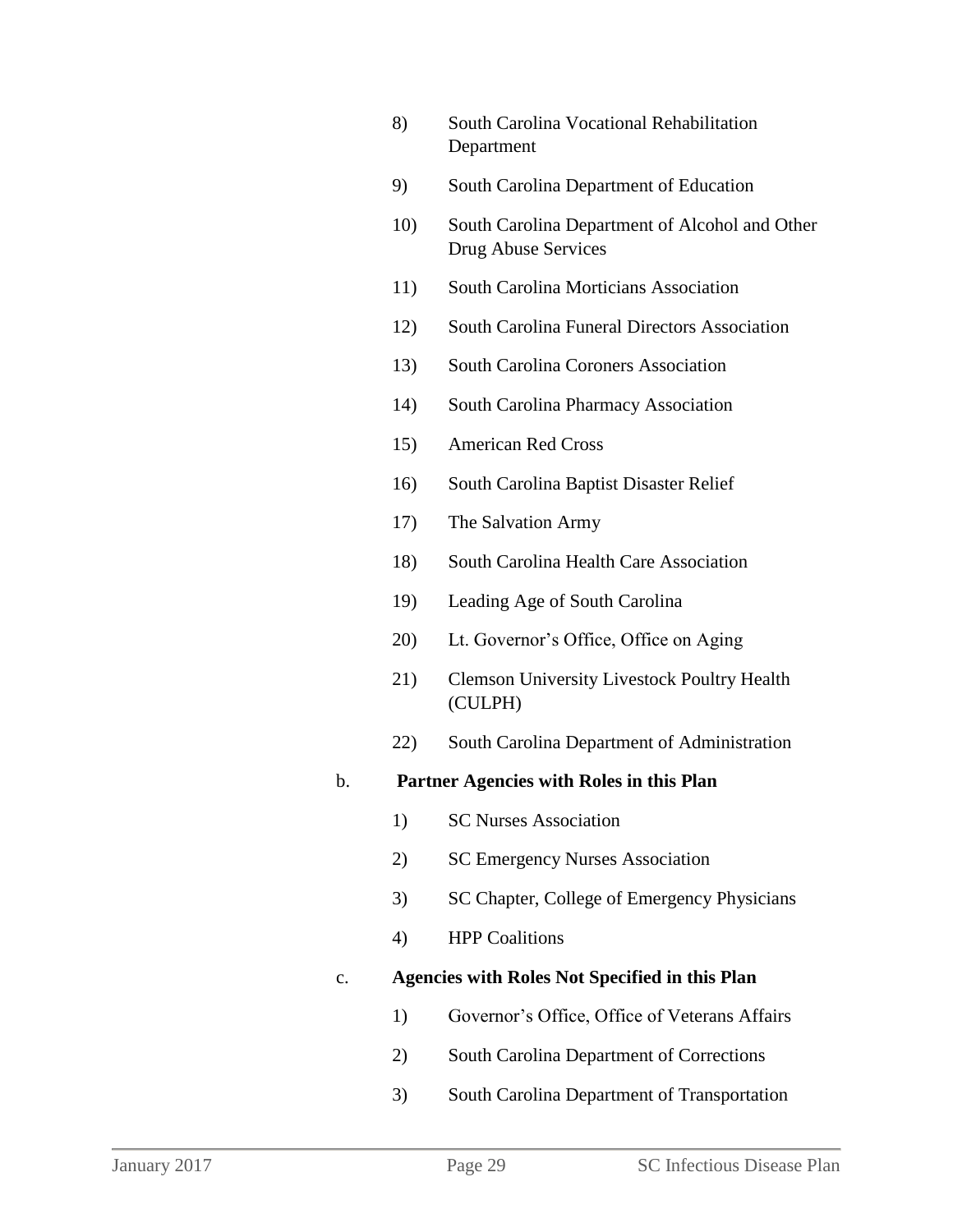2. The South Carolina Hospital Association and the South Carolina Medical Association assist by collaborating with liaisons within the hospitals or other ancillary service providers to accomplish needed actions.

#### **VI. LOGISTICS AND FINANCE**

Refer to the ESF-8 SOP and the SC Mass Casualty Plan for information about logistical and financial support for an infectious disease emergency.

#### **VII. PLAN MAINTENANCE**

- A. **Update and Review** of this plan shall occur every two years, or as a result of an After Action Review of events following the activationof the plan**.**
- B. **Supporting Activities and Training** should occur and activities described herein will be exercised on an annual basis (unless there is an actual event) or more frequently if needed. An evaluation of the exercise will be completed and plan revisions will be made within six months of the exercise or as needed.

# **VIII. ATTACHMENTS**

- A. **Key Definitions**
- B. **Acronyms**
- C. **Trigger Points**
- D. **Health Protection Agency Guidelines**
- E. **Infection Control Plan**